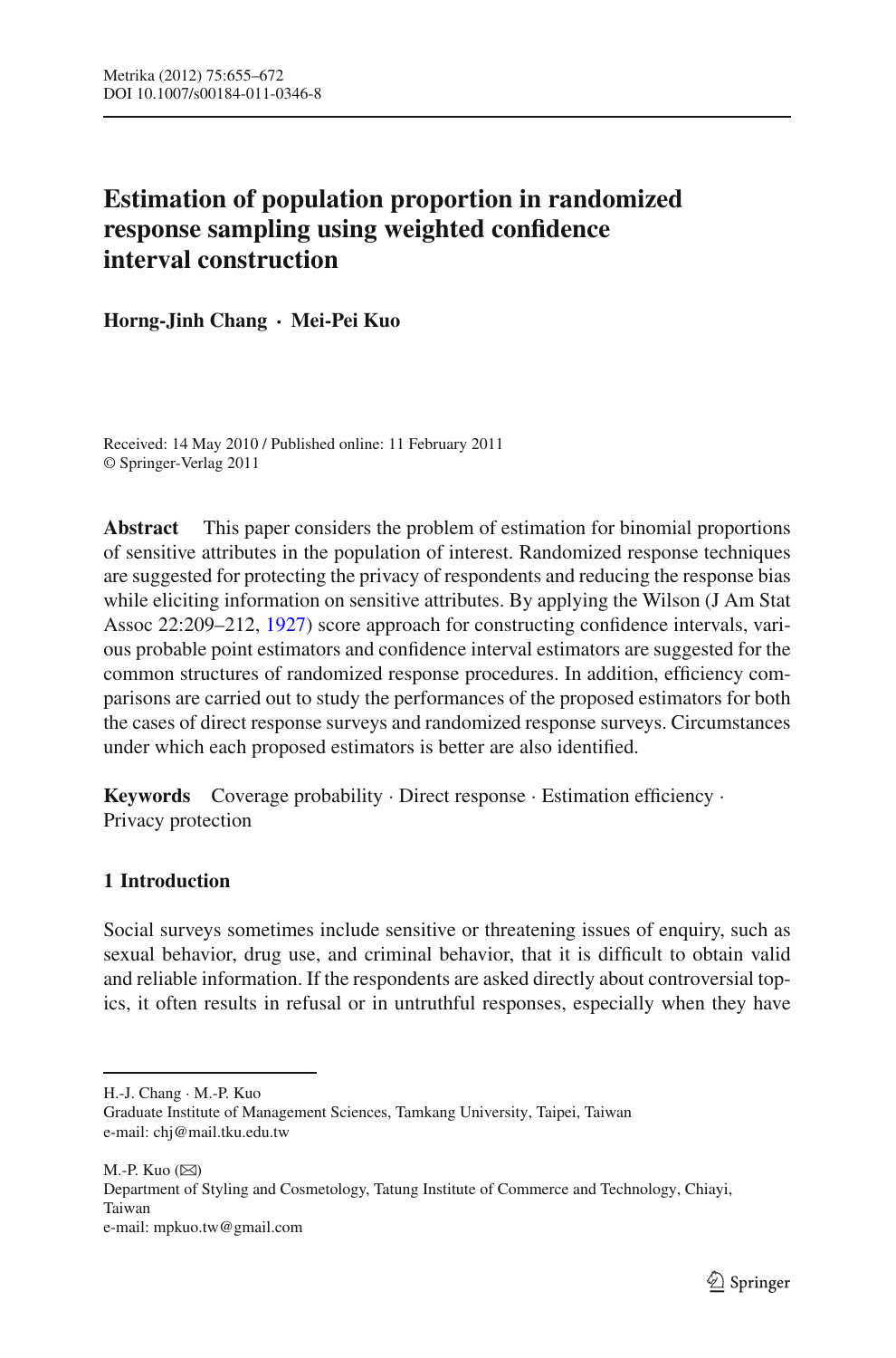committed sensitive behaviors. To improve respondent cooperation and to procure reliable data, [Warner](#page-17-1) [\(1965\)](#page-17-1) suggested an ingenious method called the randomized response technique. This survey technique allows the respondent to answer sensitive questions truthfully without revealing embarrassing or incriminating behavior. As a result, the technique assures a considerable degree of privacy protection in many contexts [\(Soeken and Macready 1982\)](#page-17-2). Following the pioneering work of [Warner](#page-17-1) [\(1965](#page-17-1)), many modifications are proposed in the literature. A good exposition of developments on randomized response techniques could refer to [Chaudhuri and Mukerjee](#page-16-0) [\(1988\)](#page-16-0). Some recent developments are [Arnab and Dorffner](#page-16-1) [\(2007\)](#page-16-1), [Kim and Elam](#page-16-2) [\(2007\)](#page-16-2), [Chaudhuri and Pal](#page-16-3) [\(2008](#page-16-3)), [Huang](#page-16-4) [\(2008\)](#page-16-4), [Pal](#page-17-3) [\(2008](#page-17-3)), [Yu et al.](#page-17-4) [\(2008](#page-17-4)), [Bouza](#page-16-5) [\(2009\)](#page-16-5), [Diana and Perri](#page-16-6) [\(2009](#page-16-6)), and [Huang](#page-16-7) [\(2010](#page-16-7)), etc. In this paper, an attempt is made here to utilize the [Wilson](#page-17-0) [\(1927\)](#page-17-0) score approach to construct some point estimators and confidence interval estimators for the case of randomized response surveys.

Under the direct response surveys, confidence intervals are well known as an important aspect of reporting statistical results, and have been studied extensively in recent literature. The [Clopper and Pearson](#page-16-8) [\(1934\)](#page-16-8) "exact" method for constructing a confidence interval is unfortunate as it provides a coverage probability at least as large as the desired level with the tendency of providing a confidence level too large with respect to the desired level. Among approximate confidence intervals the simplest method commonly presented in elemantary statistics courses is the Wald interval, which is based on the normal approximation to the binomial distribution with variance estimated by the sample. The Wald interval has been solidly demonstrated that its coverage probability often being much lower than intended even for large sample sizes. The limits of Wald interval may be outside the parameter space  $[0, 1]$ , and might result in the degenerate interval  $[0, 0]$  or  $[1, 1]$ . Without estimating the variance the [Wilson](#page-17-0) [\(1927\)](#page-17-0) score approach is a straightward application of normal approximation. The [Wilson](#page-17-0) [\(1927\)](#page-17-0) score approach has been shown to perform well, such as coverage probability close to the desired level and its limits are always belong to the parameter space [0, 1]. Therefore, [Agresti and Coull](#page-16-9) [\(1998\)](#page-16-9) comment that approximate intervals perform better than exact intervals. [Bohning](#page-16-10) [\(1988\)](#page-16-10) and [Newcombe](#page-16-11) [\(1998](#page-16-11)) suggested the [Wilson](#page-17-0) [\(1927](#page-17-0)) score approach as it performs well and computationally attractive. The [Wilson](#page-17-0) [\(1927](#page-17-0)) score approach is described as follows.

Consider a dichotomous population in which every person belongs either to a group A, or to its complement  $\overline{A}$ . The problem of interest is to estimate the population proportion  $\pi$  of group A from a with-replacement simple random sample of size  $n$ . Denote by  $\hat{\theta}$  the usual sample mean of the response. Then  $\hat{\pi} = \hat{\theta}$  is the maximum likelihood estimator of  $\pi$ , which is unbiased with variance given by  $Var(\hat{\pi}) = \pi(1 - \pi)/n$ . A two-sided  $100(1 - \alpha)\%$  confidence interval for  $\pi$  may be obtained according to the solution of the following quadratic inequality for  $\pi$ :

$$
n(\hat{\pi} - \pi)^2 \le z_{\alpha/2}^2 \pi (1 - \pi),
$$
 (1)

<span id="page-1-0"></span>where  $z_{\alpha/2}^2$  denotes the upper  $\alpha/2$  percentile of the standard normal distribution. If we denote by  $W = n/(n + z_{\alpha/2}^2)$ , on solving the inequality [\(1\)](#page-1-0) for  $\pi$ , the computational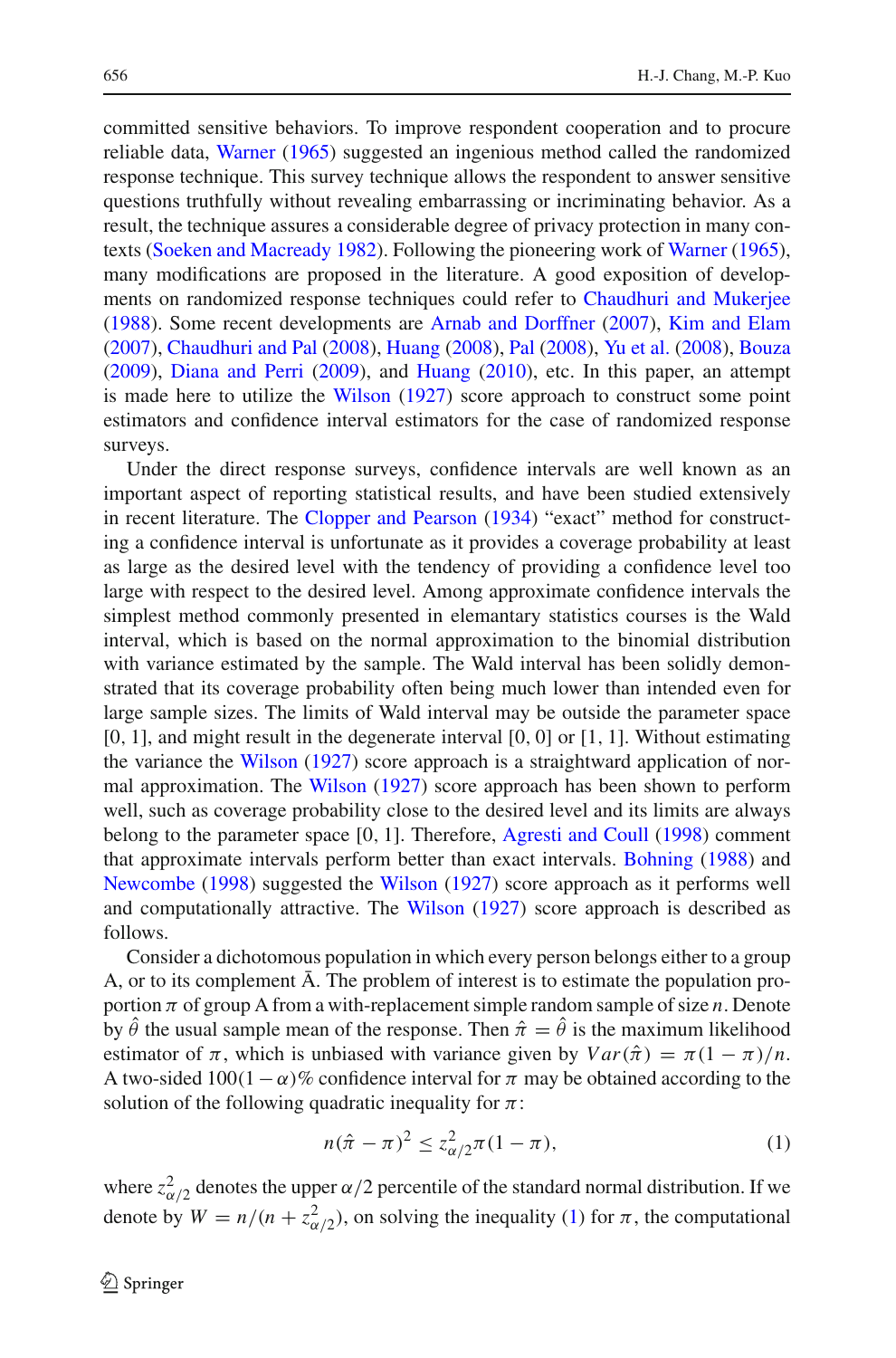<span id="page-2-0"></span>formula of the confidence interval is given by

$$
W\hat{\pi} + (1 - W)\frac{1}{2} \pm z_{\alpha/2} \sqrt{\frac{W\hat{\pi}(1 - \hat{\pi})}{n + z_{\alpha/2}^2} + \frac{1 - W}{4(n + z_{\alpha/2}^2)}},
$$
(2)

which is recently studied by [Olivier and May](#page-17-5) [\(2006\)](#page-17-5). Instead of the regular estimator  $\hat{\pi}$ , the confidence interval [\(2\)](#page-2-0) is symmetric about the point estimator

$$
\frac{n}{n+z_{\alpha/2}^2}\hat{\pi}+\frac{z_{\alpha/2}^2}{n+z_{\alpha/2}^2}\frac{1}{2},
$$

which is also suggested by [Chen](#page-16-12) [\(1990\)](#page-16-12). Obviously, the [Wilson](#page-17-0) [\(1927](#page-17-0)) score approach provides not only a confidence interval but also a point estimator for  $\pi$ . It is noteworthy that the above point and interval estimations are studied only for the case of direct response surveys.

In Sect. [2,](#page-2-1) we consider the [Wilson](#page-17-0) [\(1927](#page-17-0)) score approach under common randomized response framework. We then derive some point estimators and confidence interval estimators for some practical relevant concept. Sections [3](#page-6-0) and [4](#page-10-0) are devoted to empirical studies and comparisons for both the cases of direct response surveys and randomized response surveys. An operation rule for getting an effective estimator is also identified.

# <span id="page-2-1"></span>**2 The proposed estimators**

In order to estimate the proportion of a sensitive characteristic A, a randomization device is instructed to the respondents to collect sample data. Let  $\theta$  denote the probability of getting a 'yes' response for a given randomized response model. In Warner (1965) model, two questions used in the randomization device are "Do you belong to group A?" and "Do you belong to group  $\bar{A}$ ?" with probabilities p and  $(1-p)$  respectively. For Warner model, it is clear that  $\theta = p\pi + (1-p)(1-\pi) = (2p-1)\pi + (1-p)$ ,  $p \neq 0.5$ . The [randomization](#page-16-13) [device](#page-16-13) [used](#page-16-13) [in](#page-16-13) [the](#page-16-13) [unrelated-question](#page-16-13) [model,](#page-16-13) [suggested](#page-16-13) [by](#page-16-13) Horvitz et al. [\(1967\)](#page-16-13) and then extended by [Greenberg et al.](#page-16-14) [\(1969\)](#page-16-14), consists of two questions: "Do you belong to group  $\bar{A}$ ?" and "Do you belong to group Y?", where Y denotes a neutral characteristic with known population proportion  $\pi_y$ . For unrelated-question model, we have  $\theta = p\pi + (1 - p)\pi_y$ ,  $p \neq 0$ . The [Devore](#page-16-15) [\(1977](#page-16-15)) model is analogous to the unrelated-question model with one basic difference: The membership in group Y is certain, that is,  $\pi_y = 1$ . For this model, we have  $\theta = p\pi + (1 - p)$ ,  $p \neq 0$ . It is observed that the models mentioned above and some other models preserve a common property, which is described as follows.

Under the usual randomized response surveys, each respondent is provided with a randomization device by which he or she draws a question in a set of questions including the one relating to membership in the sensitive group A. The relationship between θ and π may be expressed in the following general form. Let v and w be nonnegative real numbers, we have  $\theta = w\pi + v$ , and therefore  $\pi = (\theta - v)/w$ ,  $0 \le v < v+w \le 1$ .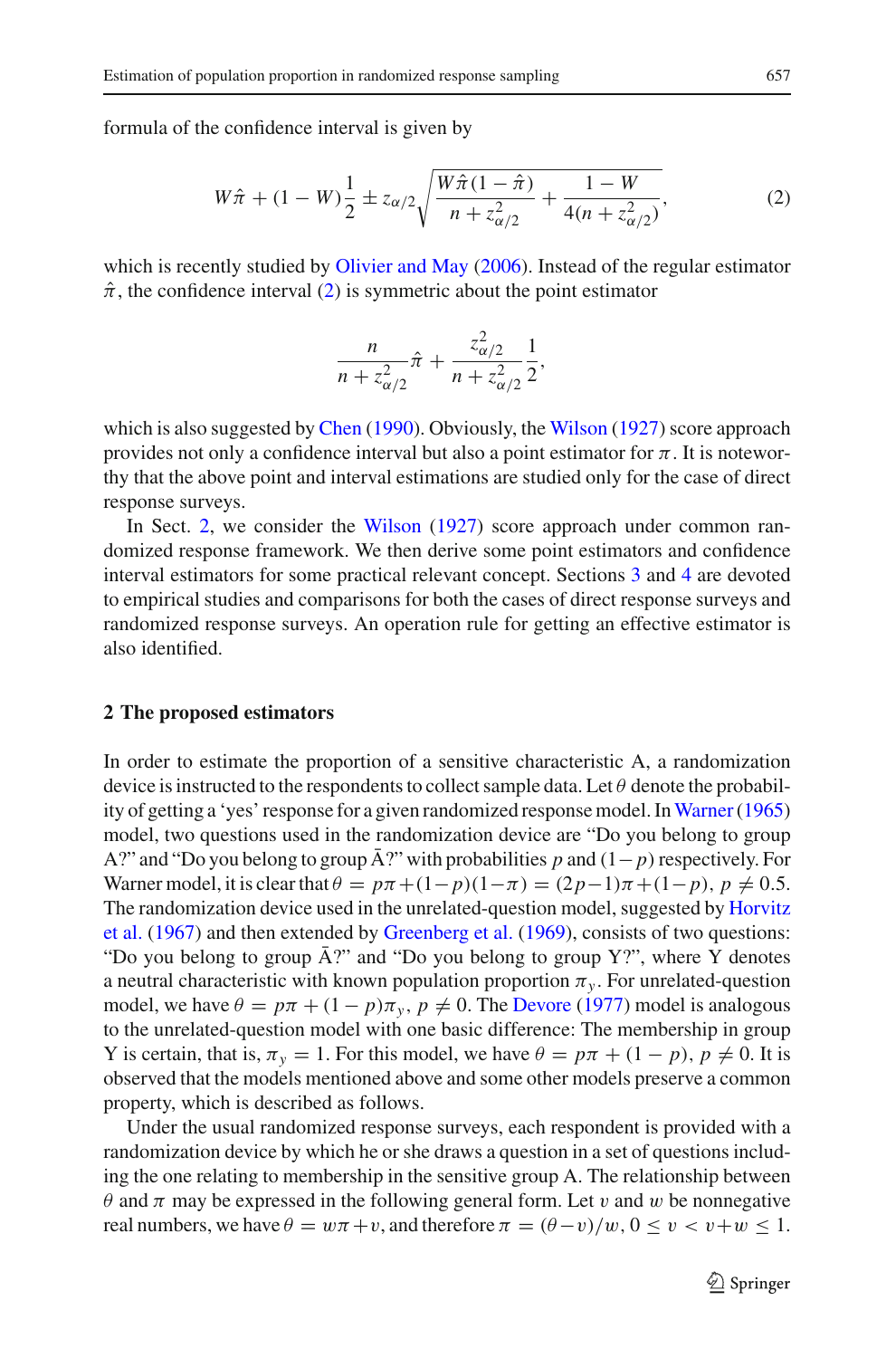Denote by  $\hat{\theta}$  the sample proportion of 'yes' answers obtained from *n* respondents, an unbiased estimator of  $\pi$  is then given by

$$
\hat{\pi} = \frac{\hat{\theta} - v}{w},\tag{3}
$$

with variance given by

<span id="page-3-3"></span>
$$
Var(\hat{\pi}) = \frac{\theta(1-\theta)}{nw^2} = \frac{w^2 \pi (1-\pi) + w(1-w-2v)\pi + v(1-v)}{nw^2}.
$$
 (4)

<span id="page-3-5"></span>It is noted that the estimator  $\hat{\pi}$  with  $(v, w) = (0, 1)$  will reduce to the conventional estimator, the usual sample mean  $\hat{\theta}$ , which is commonly used in direct response surveys. Observe that with the generalized notation, the [Warner](#page-17-1) [\(1965\)](#page-17-1) model is obtained for  $v = 1 - p$  and  $w = 2p - 1$ , the unrelated-question model is obtained for  $v =$  $(1 - p)\pi$ <sub>y</sub> and  $w = p$ , and the [Devore](#page-16-15) [\(1977](#page-16-15)) model is obtained for  $v = 1 - p$  and  $w = p$ . In what follows, from practical point of view, we consider the following three point estimators and confidence intervals for  $\pi$ .

## 2.1 The first estimator

Based on the unbiased estimator  $\hat{\pi} = (\hat{\theta} - v)/w$ , the inequality for constructing a two-sided  $100(1 - \alpha)\%$  confidence interval is given by

$$
\left(\frac{\hat{\theta} - v}{w} - \pi\right)^2 \le z_{\alpha/2}^2 \left[ \frac{w^2 \pi (1 - \pi) + w(1 - w - 2v)\pi + v(1 - v)}{nw^2} \right].
$$
 (5)

<span id="page-3-0"></span>After some simple algebra, expression [\(5\)](#page-3-0) can be expressed in the form

<span id="page-3-1"></span>
$$
(n + z\alpha/22)w2 \pi2 - w[2n(\hat{\theta} - v) + z\alpha/22(1 - 2v)]\pi + n(\hat{\theta} - v)2 - z\alpha/22v(1 - v) \le 0.
$$
\n(6)

Solving [\(6\)](#page-3-1) for  $\pi$  yields the following confidence interval  $CI_1$ , say, given by

$$
W_1 \frac{\hat{\theta} - v}{w} + (1 - W_1) \frac{1 - 2v}{2w} \pm z_{\alpha/2} \sqrt{\frac{W_1 \hat{\theta} (1 - \hat{\theta})}{(n + z_{\alpha/2}^2) w^2} + \frac{1 - W_1}{4(n + z_{\alpha/2}^2) w^2}},
$$
(7)

<span id="page-3-2"></span>where  $W_1 = n/(n + z_{\alpha/2}^2)$ . The midpoint of interval [\(7\)](#page-3-2) may be regarded as a point estimator  $\hat{\pi}_1$ , say, as

$$
\hat{\pi}_1 = W_1 \frac{\hat{\theta} - v}{w} + (1 - W_1) \frac{1 - 2v}{2w}.
$$
\n(8)

<span id="page-3-4"></span> $\bigcircled{2}$  Springer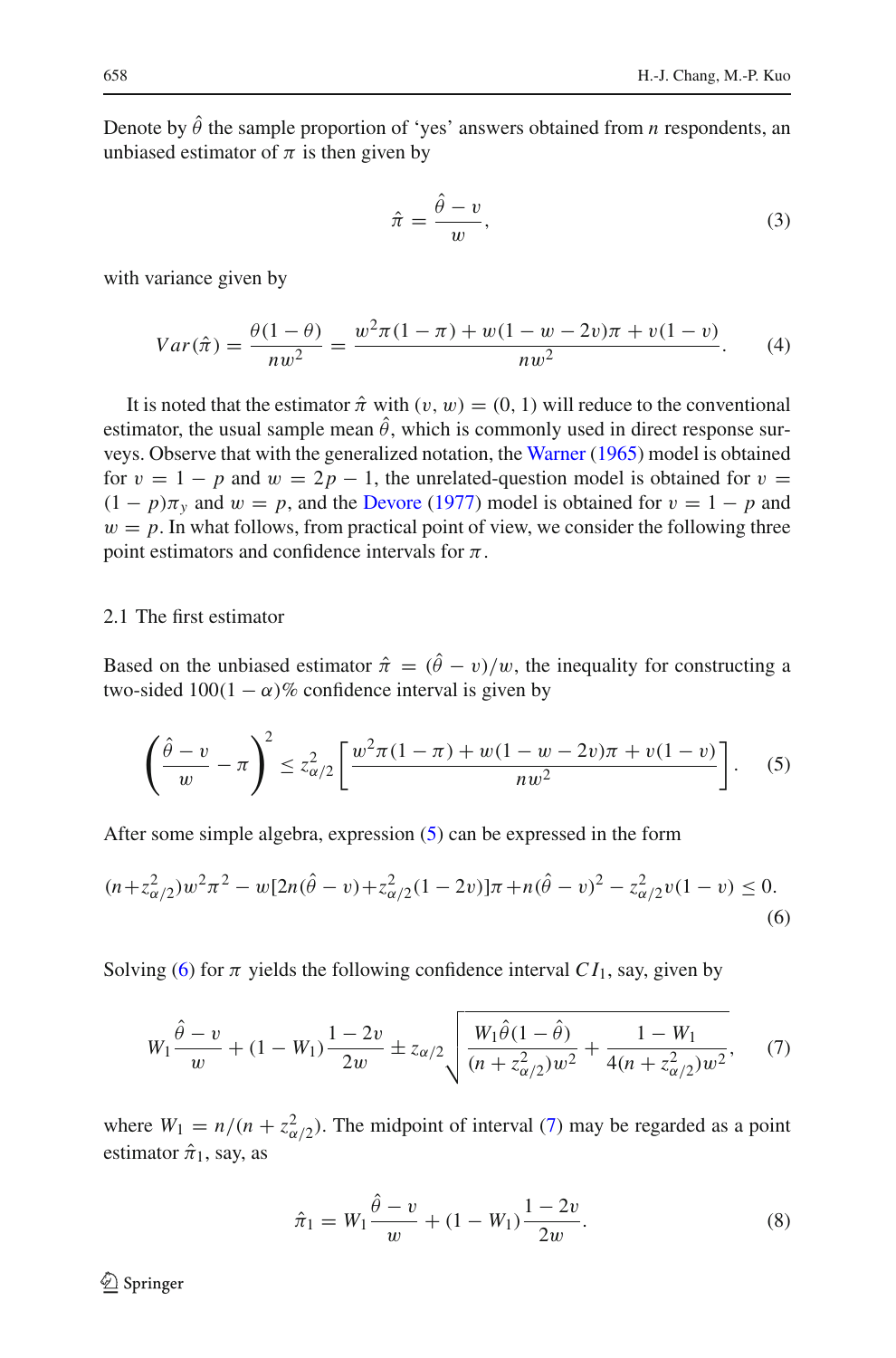<span id="page-4-1"></span>The mean square error of the estimator  $\hat{\pi}_1$  can be obtained as

$$
MSE(\hat{\pi}_1) = W_1^2 \frac{\theta(1-\theta)}{nw^2} + (1-W_1)^2 \left(\frac{1-2v}{2w} - \pi\right)^2, \tag{9}
$$

where  $\theta = w\pi + v$ .

It is seen that the estimator  $\hat{\pi}_1$  is obtained from the use of the unbiased estimator  $\hat{\pi}$  in inequality [\(5\)](#page-3-0). Another point estimator may further be established by using [Wilson](#page-17-0) [\(1927](#page-17-0)) score approach according to the estimator  $\hat{\pi}_1$ . Repeating such a process sequentially, one may then interest in finding the limiting point estimator, which is studied as follows.

## 2.2 The second estimator

To derive the limiting point estimator, let us first consider the general linear-type estimator for  $\pi$  as  $\hat{\pi}_l = a\hat{\theta} + b$ , where *a* and *b* are known in advance. The mean square error of the general linear-type estimator  $\hat{\pi}_l$  is given by

$$
MSE(\hat{\pi}_l) = a^2 \frac{(w\pi + v)(1 - w\pi - v)}{n} + [(aw - 1)\pi + (av + b)]^2.
$$

On the basis of the general linear-type estimator, the [Wilson](#page-17-0) [\(1927\)](#page-17-0) score interval is based on the solution of the following inequality for  $\pi$ :

$$
(a\hat{\theta} + b - \pi)^2 \le z_{\alpha/2}^2 \left\{ a^2 \frac{(w\pi + v)(1 - w\pi - v)}{n} + [(aw - 1)\pi + (av + b)]^2 \right\},\,
$$

which can be rewritten as

$$
{n[1 - (aw - 1)^2 z_{\alpha/2}^2] + a^2 w^2 z_{\alpha/2}^2} \pi^2 - [2n(a\hat{\theta} + b) + a^2 w(1 - 2v)z_{\alpha/2}^2
$$
  
+2n(aw - 1)(av + b)z\_{\alpha/2}^2] \pi + n(a\hat{\theta} + b)^2 - a^2 v(1 - v)z\_{\alpha/2}^2 - n(av + b)^2 z\_{\alpha/2}^2 \le 0,

where  $n[1-(aw-1)^2z_{\alpha/2}^2]+a^2w^2z_{\alpha/2}^2>0$ . The midpoint of the resulting confidence interval is given by

$$
\frac{2na\hat{\theta} + 2n[b + (aw - 1)(av + b)z_{\alpha/2}^2] + a^2w(1 - 2v)z_{\alpha/2}^2}{2\left\{n[1 - (aw - 1)^2 z_{\alpha/2}^2] + a^2w^2 z_{\alpha/2}^2\right\}}.
$$
 (10)

<span id="page-4-0"></span>Suppose that the limiting estimator is of the form  $\hat{\pi}_2 = \overline{a}\hat{\theta} + \overline{b}$ . The limiting value  $\overline{a}$ of the coefficient of  $\hat{\theta}$  can be obtained by solving the following equality for  $\bar{a}$ .

$$
\overline{a} = \frac{n\overline{a}}{n[1 - (\overline{a}w - 1)^2 z_{\alpha/2}^2] + \overline{a}^2 w^2 z_{\alpha/2}^2},
$$

<sup>2</sup> Springer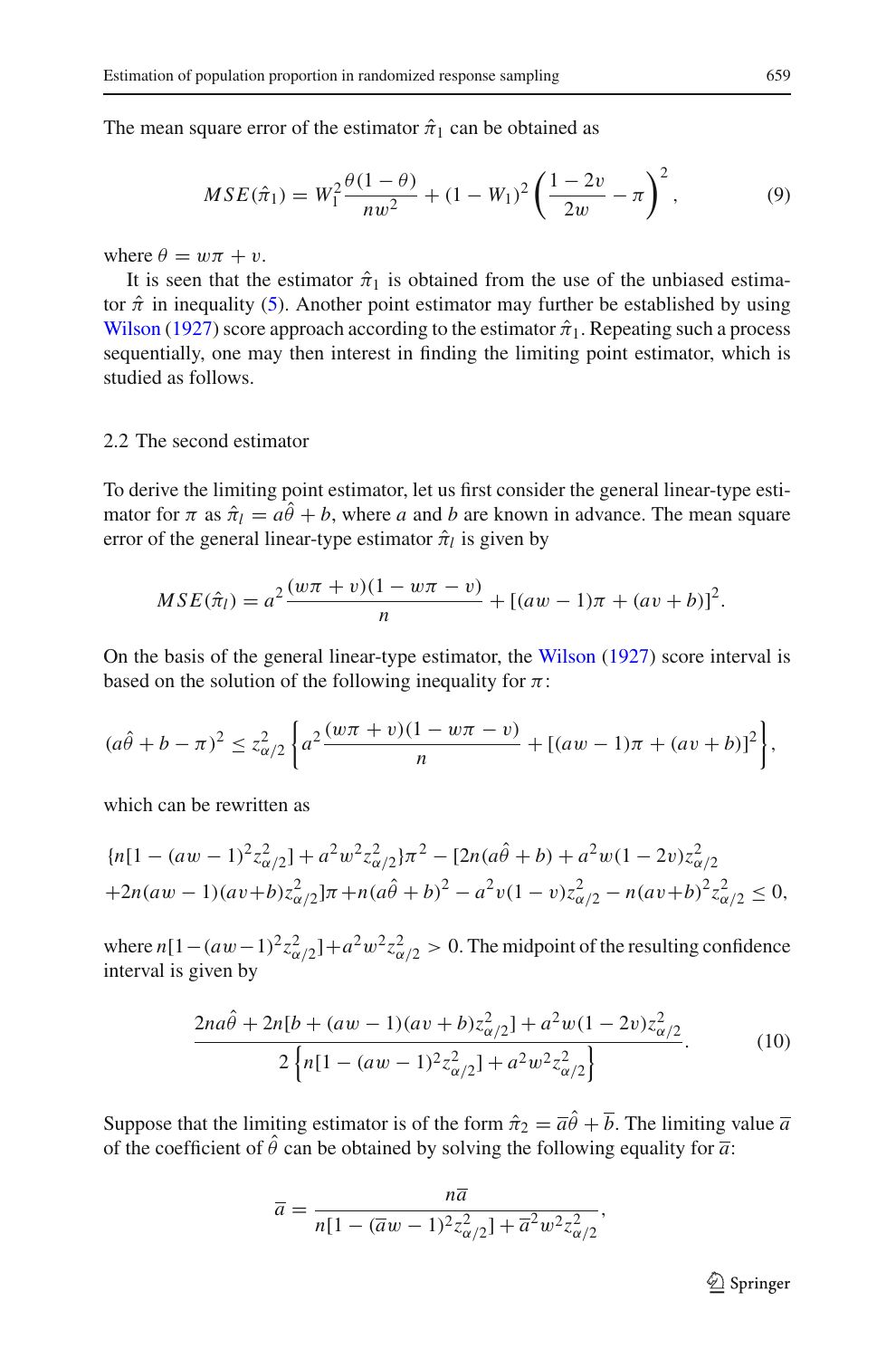implying that the feasible solution of  $\overline{a}$  is given by

$$
\overline{a} = \frac{n}{(n + \sqrt{n})w}.
$$

In the same way, the limiting value  $\bar{b}$  can also be obtained as

$$
\overline{b} = \frac{\sqrt{n}}{(n + \sqrt{n})} \frac{1 - 2v}{2w} - \frac{n}{(n + \sqrt{n})} \frac{v}{w}.
$$

Denote by  $W_2 = n/(n + \sqrt{n})$ , we get the limiting point estimator as

$$
\hat{\pi}_2 = W_2 \frac{\hat{\theta} - v}{w} + (1 - W_2) \frac{1 - 2v}{2w},\tag{11}
$$

<span id="page-5-2"></span><span id="page-5-1"></span>with mean square error given by

$$
MSE(\hat{\pi}_2) = \frac{n}{4(n + \sqrt{n})^2 w^2}.
$$
 (12)

It is noted that  $MSE(\hat{\pi}_2)$  is a constant as it is unrelated with the value of  $\pi$ . Due to the constant value of  $MSE(\hat{\pi}_2)$ , the confidence interval  $CI_2$ , say, is given by

$$
\hat{\pi}_2 \pm z_{\alpha/2} \sqrt{\frac{n}{4(n+\sqrt{n})^2 w^2}}.
$$
\n(13)

## <span id="page-5-3"></span>2.3 The third estimator

An interesting property is observed that when  $\hat{\theta} = 0.5$ , the resulting values of the linear-type estimators  $\hat{\pi}$ ,  $\hat{\pi}_1$  and  $\hat{\pi}_2$  are all equal to  $(1 - 2v)/2w$ . One may then intend to achieve the condition for such a feature. Essentially, on substituting  $\hat{\theta} = 0.5$ into expression [\(10\)](#page-4-0), the condition under which the resulting estimate being equal to  $(1 - 2v)/2w$  can be obtained as

$$
[(aw - 1)z\alpha/22 + 1][(aw - 1) + 2(v + wb)] = 0,
$$

<span id="page-5-0"></span>implying that

$$
a = \frac{z_{\alpha/2}^2 - 1}{w z_{\alpha/2}^2}, \text{ or } a + b = \frac{1 - 2v}{w}.
$$
 (14)

It is obvious that the regular unbiased estimator  $\hat{\pi}$  and the two previous proposed estimators  $\hat{\pi}_1$  and  $\hat{\pi}_2$  merely satisfies the right hand side equality in [\(14\)](#page-5-0). A worth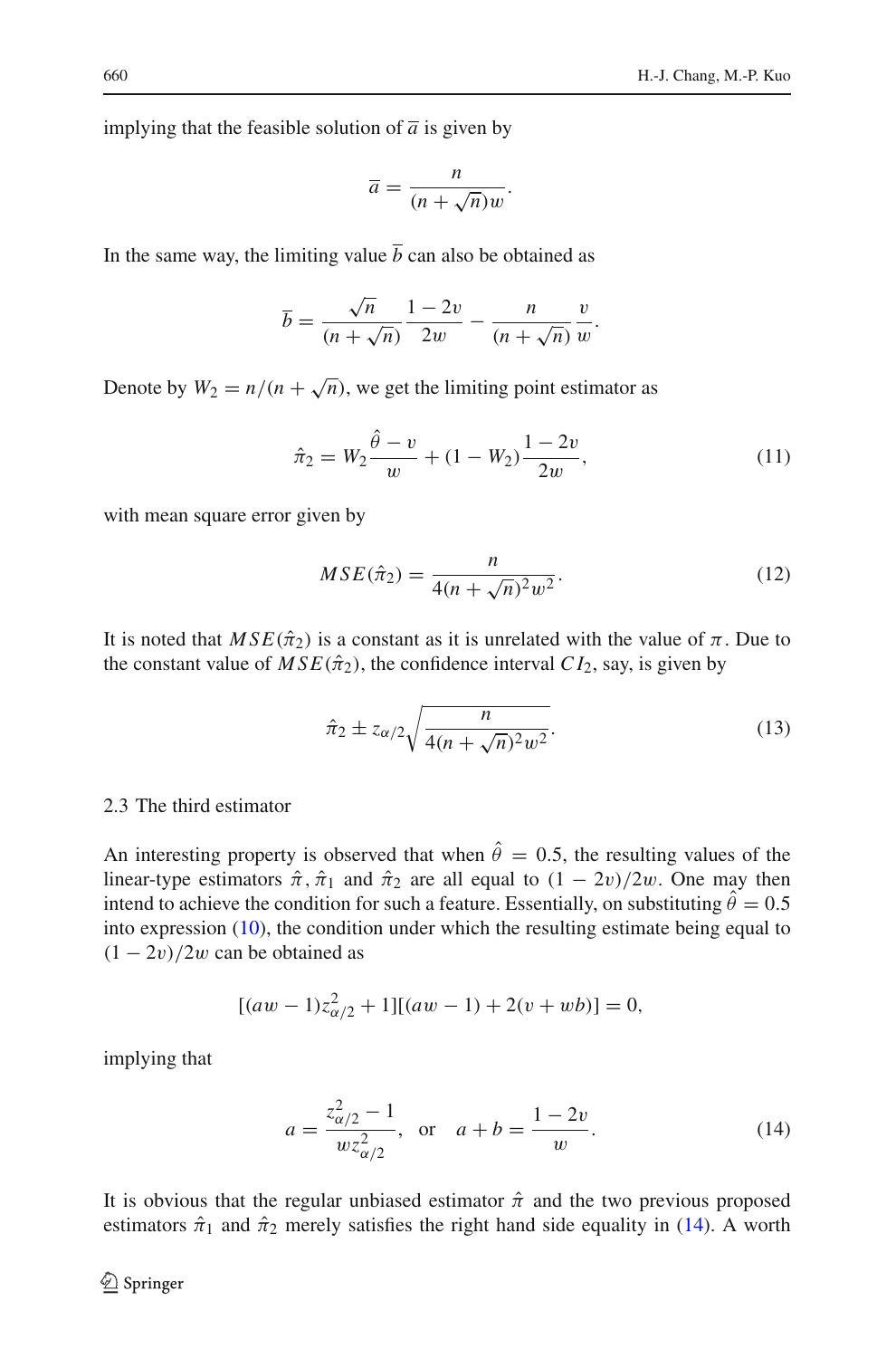mentioning choice of *a* and *b* satisfying both the equalities in condition [\(14\)](#page-5-0) is that

$$
a = \frac{z_{\alpha/2}^2 - 1}{w z_{\alpha/2}^2}
$$
, and  $b = \frac{1 - 2v z_{\alpha/2}^2}{2w z_{\alpha/2}^2}$ .

If we denote by  $W_3 = n/(n + z_{\alpha/2}^2 - 1)$ , we then obtain an estimator of  $\pi$  as

$$
\hat{\pi}_3 = W_3 \frac{\hat{\theta} - v}{w} + (1 - W_3) \frac{1 - 2v}{2w},\tag{15}
$$

<span id="page-6-1"></span>with mean square error given by

$$
MSE(\hat{\pi}_3) = W_3^2 \frac{\theta(1-\theta)}{nw^2} + (1-W_3)^2 \left(\frac{1-2v}{2w} - \pi\right)^2, \tag{16}
$$

<span id="page-6-2"></span>where  $\theta = w\pi + v$ . In addition, the corresponding confidence interval  $CI_3$ , say, is given by

$$
\hat{\pi}_3 \pm z_{\alpha/2} \sqrt{\left(\frac{z_{\alpha/2}^2 - 1}{z_{\alpha/2}^2}\right) \left[\frac{W_3 \hat{\theta} (1 - \hat{\theta})}{(n + z_{\alpha/2}^2 - 1)w^2} + \frac{1 - W_3}{4(n + z_{\alpha/2}^2 - 1)w^2}\right]} + K, \quad (17)
$$

<span id="page-6-4"></span>where  $K = W_3(1 - 2\hat{\theta})^2/4w^2 z_{\alpha/2}^4$ .

An interesting property of the proposed point estimators  $\hat{\pi}_1$ ,  $\hat{\pi}_2$  and  $\hat{\pi}_3$  is that each estimator is a relatively simple weighted estimator incorporating sample information using  $\hat{\pi} = (\hat{\theta} - v)/w$  and an uninformative prior using  $(1 - 2v)/2w$ , but with different weight factors  $W_1$ ,  $W_2$  and  $W_3$ . As *n* becomes large, each weight factor approaches unity and the corresponding estimator depends more on the sample information. In what follows, some empirical studies are carried out to study the performances of the proposed estimators. Since the proposed estimators also cover the case of direct response surveys, the performances are compared for direct response surveys and randomized response surveys separately. In particular, the randomization device is simply considered as the [Warner](#page-17-1) [\(1965\)](#page-17-1) device, so that  $v = 1 - p$  and  $w = 2p - 1$ .

#### <span id="page-6-0"></span>**3 Comparison of point estimators**

Here the efficiency aspect of the proposed point estimators is studied with respect to mean square error criterion.

### <span id="page-6-3"></span>3.1 Direct response surveys

It is known that when the survey attribute is not sensitive, direct response surveys may be adopted so that the choice  $(v, w) = (0, 1)$  can be considered. In this case, expressions [\(3\)](#page-3-3), [\(8\)](#page-3-4), [\(11\)](#page-5-1) and [\(15\)](#page-6-1) respectively reduce to  $\hat{\pi} = \hat{\theta}$ ;  $\hat{\pi}_1 = (2n\hat{\theta} +$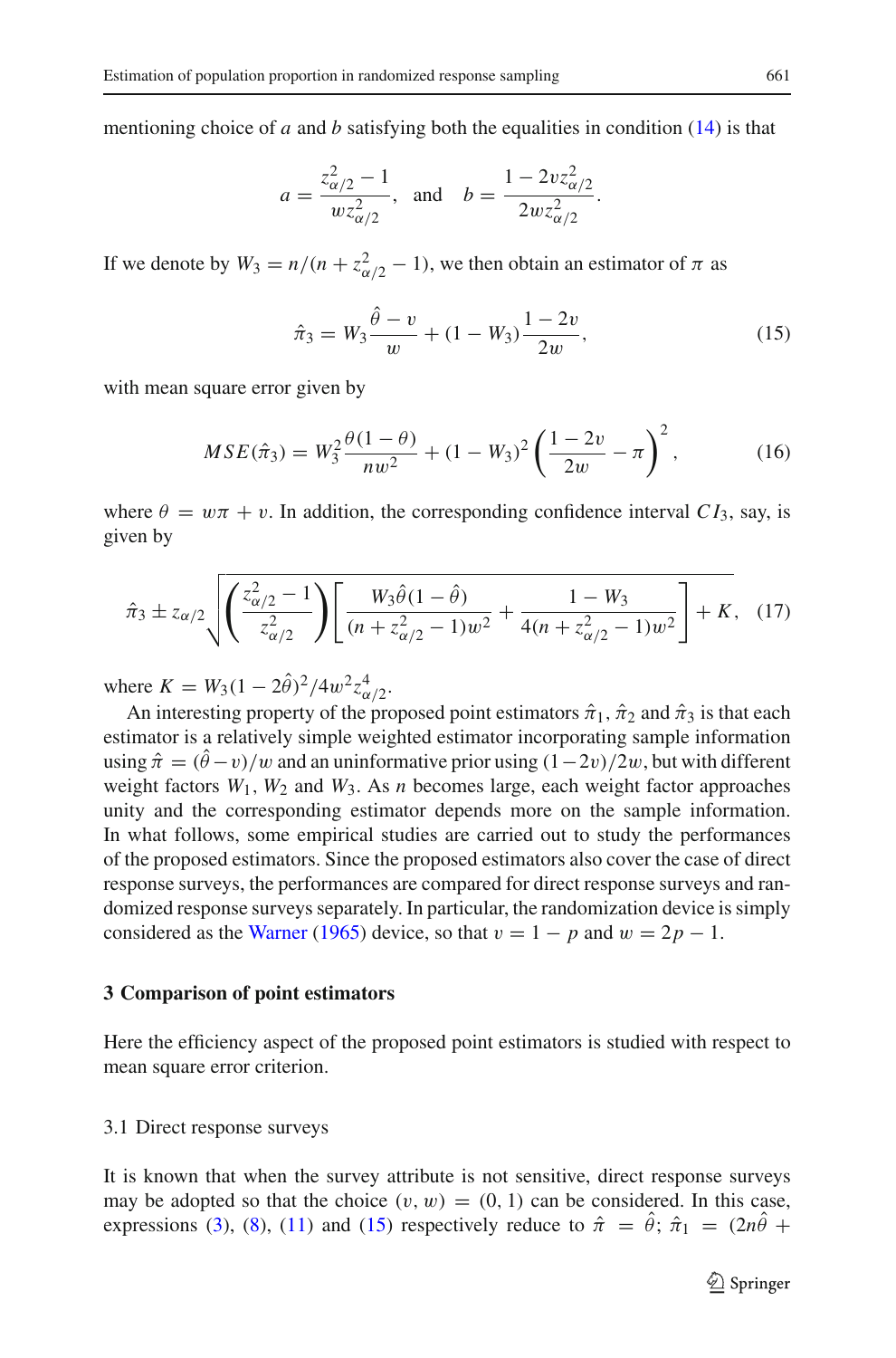$z_{\alpha/2}^2$ )/2(*n* +  $z_{\alpha/2}^2$ ), which is also suggested by [Chen](#page-16-12) [\(1990](#page-16-12)) and [Olivier and May](#page-17-5) [\(2006\)](#page-17-5);  $\hat{\pi}_2 = (2n\hat{\theta} + \sqrt{n})/2(n + \sqrt{n})$ , which is same as [Casella and Berger](#page-16-16) [\(1990\)](#page-16-16) estimator; and  $\hat{\pi}_3 = (2n\hat{\theta} + z_{\alpha/2}^2 - 1)/2(n + z_{\alpha/2}^2 - 1)$ . The mean square errors of the competing estimators can be obtained by substituting  $(v, w) = (0, 1)$  into expressions  $(4)$ ,  $(9)$ ,  $(12)$  and  $(16)$ . These are respectively given by

$$
MSE(\hat{\pi}) = \frac{\pi (1 - \pi)}{n}, \quad MSE(\hat{\pi}_1) = \frac{4n\pi (1 - \pi) + z_{\alpha/2}^4 (1 - 2\pi)^2}{4(n + z_{\alpha/2}^2)^2},
$$

$$
MSE(\hat{\pi}_2) = \frac{n}{4(n + \sqrt{n})^2}, \text{ and } MSE(\hat{\pi}_3) = \frac{4n\pi (1 - \pi) + (z_{\alpha/2}^2 - 1)^2 (1 - 2\pi)^2}{4(n + z_{\alpha/2}^2 - 1)^2}.
$$

Since 95% confidence coefficient is commonly used, in what follows, the value of  $\alpha$ is chosen to be 0.05 such that  $z_{0.025} = 1.96$ . As the graph is symmetric about 0.5, it is only required to consider  $\pi \in [0, 0.5]$ . To have an idea about the performances of the proposed estimators, we compute the relative efficiencies (RE) of  $\hat{\pi}_1$ ,  $\hat{\pi}_2$  and  $\hat{\pi}_3$  with respect to  $\hat{\pi}$  by the formula

$$
RE_i = \frac{MSE(\hat{\pi})}{MSE(\hat{\pi}_i)},
$$

where  $i = 1, 2, 3$  $i = 1, 2, 3$  $i = 1, 2, 3$ . Relative efficiencies thus obtained are presented in Fig. 1 for  $n = 30$ and 100. Note that  $\hat{\pi}_i$  is more efficient than  $\hat{\pi}$  if  $RE_i > 1$ .

From Fig. [1,](#page-7-0) it is seen that there is an interval in which one of the four competing estimators is more efficient than others. Denote by  $(0, U_1)$  the interval in which  $\hat{\pi}$  is better. Solving equation  $MSE(\hat{\pi}) = MSE(\hat{\pi}_3)$  for  $\pi$  is identical to solve the following equation:

$$
\pi^2 - \pi + \frac{n(z_{\alpha/2}^2 - 1)}{4(nz_{\alpha/2}^2 + n + z_{\alpha/2}^2 - 1)} = 0.
$$
 (18)

<span id="page-7-1"></span>

<span id="page-7-0"></span>**Fig. 1** Relative efficiency of the estimators  $\hat{\pi}_1$ ,  $\hat{\pi}_2$  and  $\hat{\pi}_3$  with respect to  $\hat{\pi}$  for direct response surveys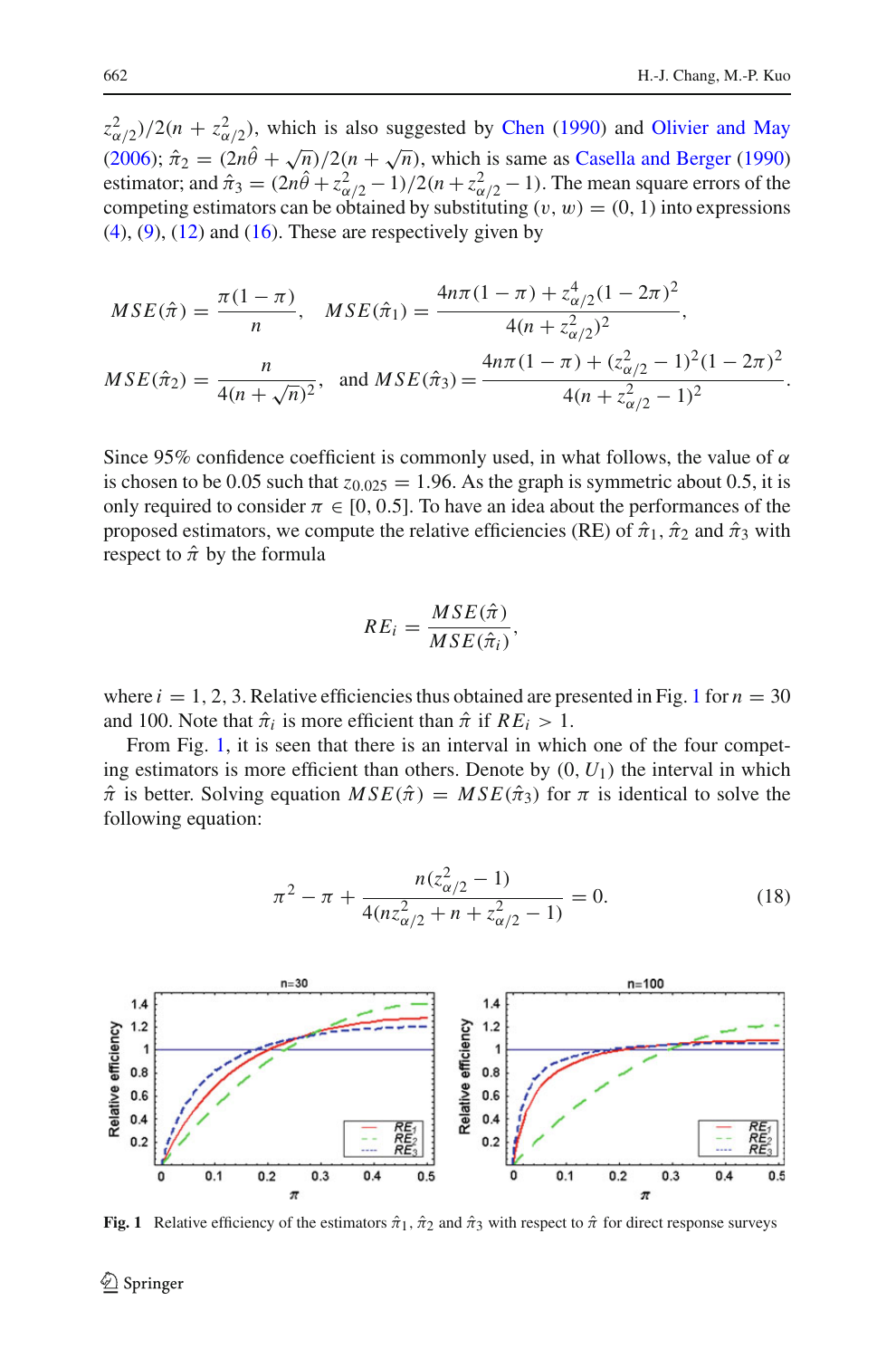<span id="page-8-0"></span>The value of  $U_1$  is the feasible solution of  $(18)$ , which is given by

$$
U_1 = \frac{1}{2} \left[ 1 - \frac{\sqrt{(2n + z_{\alpha/2}^2 - 1)(nz_{\alpha/2}^2 + n + z_{\alpha/2}^2 - 1)}}{nz_{\alpha/2}^2 + n + z_{\alpha/2}^2 - 1} \right].
$$
 (19)

Similarly, on solving  $MSE(\hat{\pi}_1) = MSE(\hat{\pi}_3)$  for  $\pi$ , and after some simple algebra, we have

$$
\pi^2 - \pi + \frac{(2nz_{\alpha/2}^2 - n + 2z_{\alpha/2}^4 - 2z_{\alpha/2}^2)}{4(2nz_{\alpha/2}^2 + n + 2z_{\alpha/2}^4 - 1)} = 0.
$$

<span id="page-8-1"></span>The feasible solution, say  $U_2$ , for  $\pi$  can then be obtained as

$$
U_2 = \frac{1}{2} \left[ 1 - \frac{\sqrt{(2n + 2z_{\alpha/2}^2 - 1)(2nz_{\alpha/2}^2 + n + 2z_{\alpha/2}^4 - 1)}}{2nz_{\alpha/2}^2 + n + 2z_{\alpha/2}^4 - 1} \right].
$$
 (20)

On solving  $MSE(\hat{\pi}_1) = MSE(\hat{\pi}_2)$  for  $\pi$ , we have

$$
\pi^{2} - \pi + \frac{n \left( n^{2} + 2nz_{\alpha/2}^{2} - nz_{\alpha/2}^{4} - 2\sqrt{n}z_{\alpha/2}^{4} \right)}{4 \left( n + \sqrt{n} \right)^{2} \left( n - z_{\alpha/2}^{4} \right)} = 0.
$$

The feasible solution, say  $U_3$ , for  $\pi$  can then be obtained as

$$
U_3 = \frac{1}{2} \left[ 1 - \frac{\sqrt{n(n - z_{\alpha/2}^4)(2n\sqrt{n} - 2nz_{\alpha/2}^2 + n - z_{\alpha/2}^4)} }{(n + \sqrt{n})(n - z_{\alpha/2}^4)} \right].
$$
 (21)

<span id="page-8-2"></span>According to the values of  $U_1$ ,  $U_2$  and  $U_3$  given in [\(19\)](#page-8-0), [\(20\)](#page-8-1) and [\(21\)](#page-8-2), it is summarized that we should choose the estimator  $\hat{\pi} = \hat{\theta}$  for  $\pi \in [0, U_1] \cup [1 - U_1, 1]$ ; the estimator  $\hat{\pi}_1 = (2n\hat{\theta} + z_{\alpha/2}^2)/2(n + z_{\alpha/2}^2)$  for  $\pi \in [U_2, U_3] \cup [1 - U_3, 1 - U_2]$ ; the estimator  $\hat{\pi}_2 = (2n\hat{\theta} + \sqrt{n})/2(n + \sqrt{n})$  for  $\pi \in [U_3, 1 - U_3]$ ; and the estimator  $\hat{\pi}_3 = (2n\hat{\theta} + z_{\alpha/2}^2 - 1)/2(n + z_{\alpha/2}^2 - 1)$  for  $\pi \in [U_1, U_2] \cup [1 - U_2, 1 - U_1]$ . Though we do not provide figures for larger sample size such as  $n = 1000$ , it is noteworthy that the results are quite similar to that given in Fig. [1.](#page-7-0) So, one may use the above conclusion to determine which estimator is better.

#### 3.2 Randomized response surveys

Here the [Warner](#page-17-1) [\(1965\)](#page-17-1) randomization device is under consideration. For the appropriate choice of design parameter *p*, [Greenberg et al.](#page-16-14) [\(1969](#page-16-14)) suggested a choice of *p* in the interval [0.7, 0.9]. [Soeken and Macready](#page-17-2) [\(1982\)](#page-17-2) suggested  $p \in [0.7, 0.85]$ , and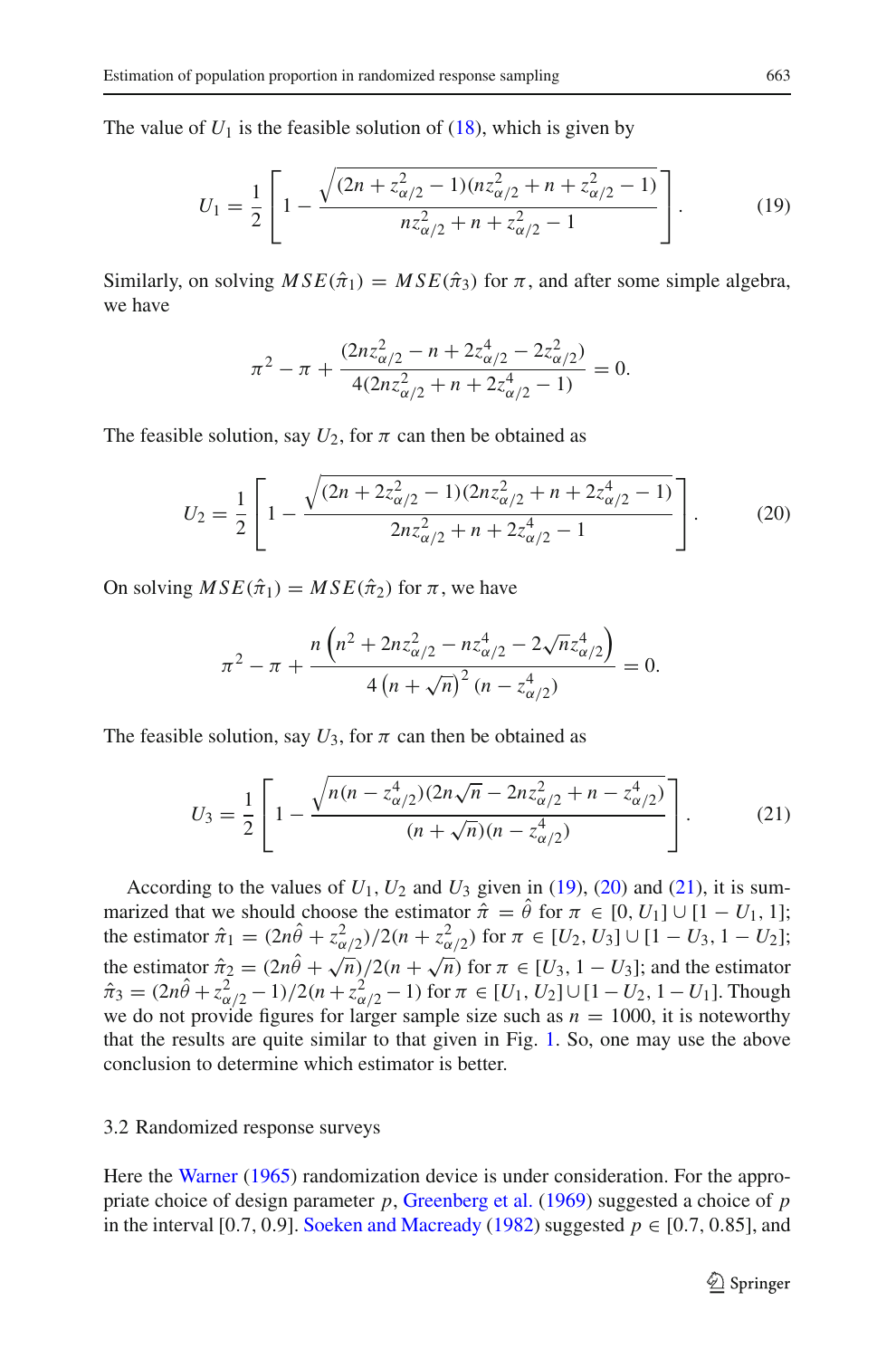$\overline{\phantom{a}}$ 

[\(Hedayat and Sinha](#page-16-17), [1991,](#page-16-17) p. 318) suggested  $p \in [0.6, 0.8]$ . The values of *p* given in [\(Singh and Mangat](#page-17-6), [1996,](#page-17-6) pp. 340–357) are chosen such that  $p \in [0.7, 0.8]$ . These suggest that a choice of  $p$  in the interval  $[0.7, 0.8]$  would be most acceptable. The efficiency comparisons are then worked out for the cases of  $p = 0.7$  and 0.8. Plots of relative efficiencies are displayed in Fig. [2](#page-9-0) for  $n = 30$  and 100.

From Fig. [2,](#page-9-0) it is seen that the estimator  $\hat{\pi}$  seems to be of the least efficiency among the four competing estimators for both the cases of  $p = 0.7$  and 0.8. When  $p = 0.7$ , the estimator  $\hat{\pi}_2$  is more efficient than  $\hat{\pi}$ ,  $\hat{\pi}_1$  and  $\hat{\pi}_3$  for all  $\pi$  when the sample size *n* is small. Instead, as *n* increases one may employ the estimator  $\hat{\pi}_1$  for  $\pi$  being near zero. In case when  $p = 0.8$ , there is an interval in which one of the three proposed estimators is superior to others. It is noted that when *p* is fixed, the results for larger sample size are analogous to the case of  $n = 100$ . Relative position of relative efficiency curves remains unchanged, but all the curves approach the horizontal line  $RE = 1$ . In addition, though we do not provide the result for  $p = 0.9$ , plot of relative efficiency curves is similar to that of direct response surveys. In these regards, proceeding on the lines of Sect. [3.1,](#page-6-3) we present the following steps to determine the appropriate point estimator.

Step1. Calculate the value of *U*3, where

 $\overline{a}$ 



<span id="page-9-0"></span>**Fig. 2** Relative efficiency of the estimators  $\hat{\pi}_1$ ,  $\hat{\pi}_2$  and  $\hat{\pi}_3$  with respect to  $\hat{\pi}$  for randomized response surveys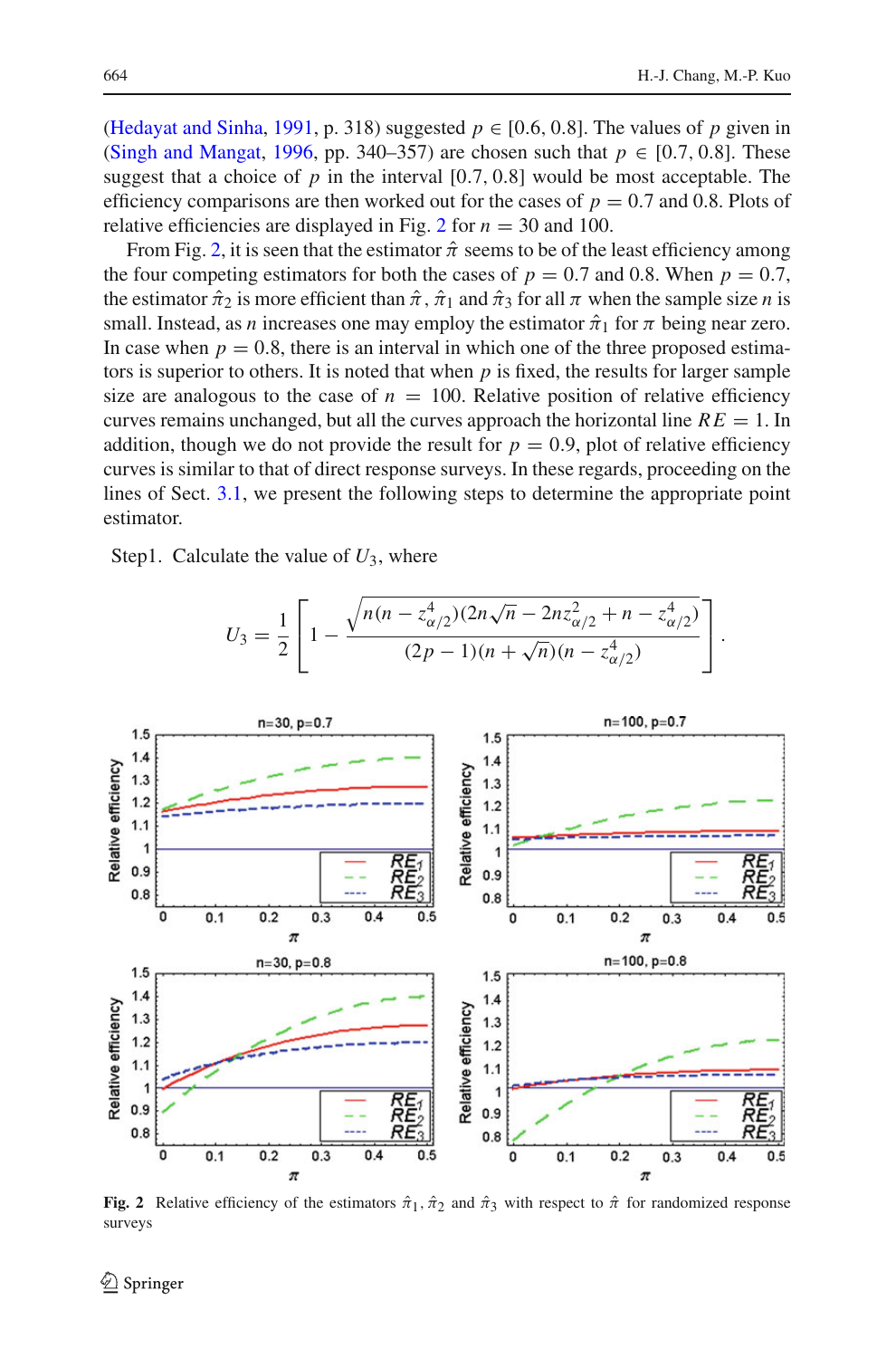If  $U_3 \leq 0$ , one may prefer to the estimator  $\hat{\pi}_2$ , given in [\(11\)](#page-5-1), for all  $\pi$ , and then stop. If  $U_3 > 0$ , one may choose the estimator  $\hat{\pi}_2$  for  $\pi \in [U_3, 1 - U_3]$ , and then go to the Step 2.

Step2. Calculate the value of  $U_2$ , where

$$
U_2 = \frac{1}{2} \left[ 1 - \frac{\sqrt{(2n + 2z_{\alpha/2}^2 - 1)(2nz_{\alpha/2}^2 + n + 2z_{\alpha/2}^4 - 1)}}{(2p - 1)(2nz_{\alpha/2}^2 + n + 2z_{\alpha/2}^4 - 1)} \right].
$$

If *U*<sub>2</sub>  $\leq$  0, one may prefer to the estimator  $\hat{\pi}_1$ , given in [\(8\)](#page-3-4), for  $\pi \in [0, U_3]$  ∪  $[1-U_3, 1]$ , and then stop. If  $U_2 > 0$ , one may choose the estimator  $\hat{\pi}_1$  for  $\pi \in [U_2, U_3] \cup [1 - U_3, 1 - U_2]$ , and then go to the Step 3.

Step3. Calculate the value of *U*1, where

$$
U_1 = \frac{1}{2} \left[ 1 - \frac{\sqrt{(2n + z_{\alpha/2}^2 - 1)(nz_{\alpha/2}^2 + n + z_{\alpha/2}^2 - 1)}}{(2p - 1)(nz_{\alpha/2}^2 + n + z_{\alpha/2}^2 - 1)} \right].
$$

If *U*<sub>1</sub>  $\leq$  0, one may prefer to the estimator  $\hat{\pi}_3$ , given in [\(15\)](#page-6-1), for  $\pi \in [0, U_2] \cup$  $[1 - U_2, 1]$ , and then stop. If  $U_1 > 0$ , one may choose the estimator  $\hat{\pi}_3$  for  $\pi \in [U_1, U_2] \cup [1 - U_2, 1 - U_1]$ , and choose the estimator  $\hat{\pi}$ , given in [\(3\)](#page-3-3), for  $\pi \in [0, U_1] \cup [1 - U_1, 1].$ 

#### <span id="page-10-0"></span>**4 Comparison of confidence intervals**

Here the performance of confidence intervals is examined by means of coverage probability and probability of generating meaningless limits.

#### 4.1 Direct response surveys

On substituting the value  $(v, w) = (0, 1)$  into expressions [\(7\)](#page-3-2), [\(13\)](#page-5-3) and [\(17\)](#page-6-4), the proposed intervals *C I*1,*C I*<sup>2</sup> and *C I*<sup>3</sup> are respectively given by

$$
W_1\hat{\theta} + (1 - W_1)\frac{1}{2} \pm z_{\alpha/2} \sqrt{\frac{W_1\hat{\theta}(1 - \hat{\theta})}{n + z_{\alpha/2}^2} + \frac{1 - W_1}{4(n + z_{\alpha/2}^2)}},
$$
  
\n
$$
W_2\hat{\theta} + (1 - W_2)\frac{1}{2} \pm z_{\alpha/2} \sqrt{\frac{n}{4(n + \sqrt{n})^2}},
$$
  
\n
$$
W_3\hat{\theta} + (1 - W_3)\frac{1}{2} \pm z_{\alpha/2} \sqrt{\left(\frac{z_{\alpha/2}^2 - 1}{z_{\alpha/2}^2}\right) \left[\frac{W_3\hat{\theta}(1 - \hat{\theta})}{n + z_{\alpha/2}^2 - 1} + \frac{1 - W_3}{4(n + z_{\alpha/2}^2 - 1)}\right] + K},
$$

<sup>2</sup> Springer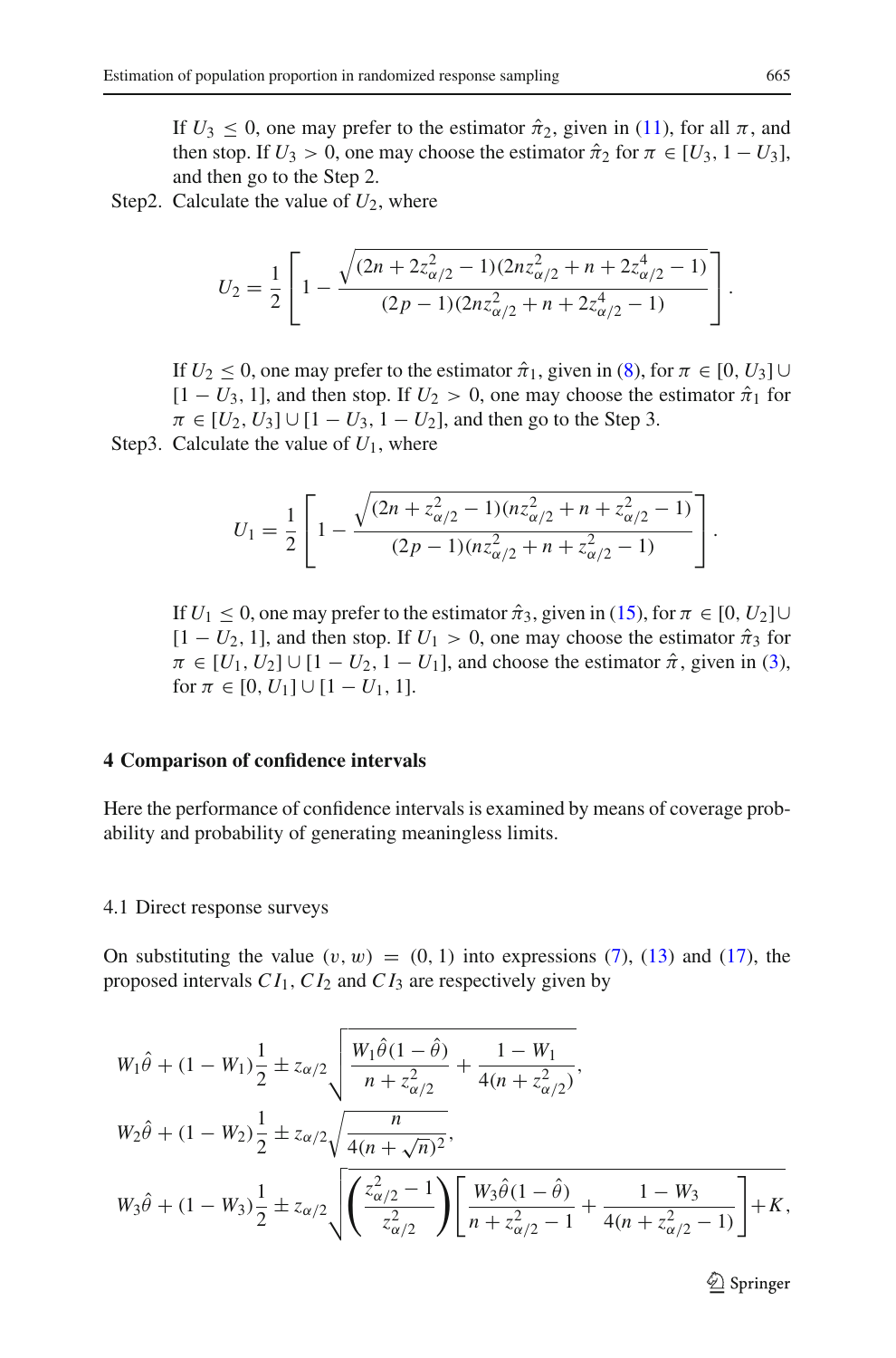where  $K = W_3(1 - 2\hat{\theta})^2/4z_{\alpha/2}^4$ . Except the above intervals, the Wald confidence interval is also under consideration. The Wald confidence interval *C I*, say, is given by

$$
\hat{\theta} \pm z_{\alpha/2} \sqrt{\frac{\hat{\theta}(1-\hat{\theta})}{n}}.
$$

The first criterion used here to evaluate the performance of confidence intervals is the coverage probability. For a binomial distribution with parameter *n* and  $\pi$ , the coverage probability is given by

$$
C_n(\pi) = \sum_{k=0}^n I(k, n) {n \choose k} \pi^k (1 - \pi)^{n-k},
$$

where  $I(k, n)$  denotes the indicator function for the estimated confidence interval containing *k*. Mean, variance and minimum of coverage probability of the four intervals *CI*,  $CI_1$  $CI_1$ ,  $CI_2$  and  $CI_3$  are presented in Table 1 for  $n = 10, 20, 30, 50, 100$ . Plot of coverage probabilities for the case of  $n = 30$  $n = 30$  $n = 30$  is illustrated in Fig. 3 for  $\pi \in [0, 0.5]$ . It is known that a confidence interval construction is desirable for which the coverage probability is close to the desired confidence level  $100(1-\alpha)\%$  $100(1-\alpha)\%$ . Table 1 and Fig. [3](#page-12-0) separately shows the well known failure of Wald confidence interval *C I*. The confidence interval  $CI_1$  seems to be of coverage probability closes to the desired confidence level, and of smaller variance. For the criterion of minimum value of coverage probability, the confidence interval  $CI_3$  is superior.

<span id="page-11-0"></span>

| $\boldsymbol{n}$ | Measure  | СI     | CI <sub>1</sub> | CI <sub>2</sub> | CI <sub>3</sub> |
|------------------|----------|--------|-----------------|-----------------|-----------------|
| 10               | Mean     | 0.7693 | 0.9541          | 0.9535          | 0.9553          |
|                  | Variance | 0.0820 | 0.0005          | 0.0005          | 0.0005          |
|                  | Minimum  | 0.0000 | 0.8350          | 0.8984          | 0.9020          |
| 20               | Mean     | 0.8460 | 0.9530          | 0.9554          | 0.9635          |
|                  | Variance | 0.0420 | 0.0003          | 0.0004          | 0.0006          |
|                  | Minimum  | 0.0000 | 0.8366          | 0.9165          | 0.9212          |
| 30               | Mean     | 0.8749 | 0.9524          | 0.9564          | 0.9683          |
|                  | Variance | 0.0283 | 0.0002          | 0.0003          | 0.0008          |
|                  | Minimum  | 0.0000 | 0.8371          | 0.9241          | 0.9275          |
| 50               | Mean     | 0.9006 | 0.9518          | 0.9573          | 0.9740          |
|                  | Variance | 0.0172 | 0.0001          | 0.0003          | 0.0010          |
|                  | Minimum  | 0.0000 | 0.8376          | 0.9310          | 0.9325          |
| 100              | Mean     | 0.9223 | 0.9511          | 0.9583          | 0.9806          |
|                  | Variance | 0.0087 | 0.0001          | 0.0003          | 0.0014          |
|                  | Minimum  | 0.0000 | 0.8379          | 0.9377          | 0.9380          |

**Table 1** Mean, variance and minimum of coverage probability for direct response surveys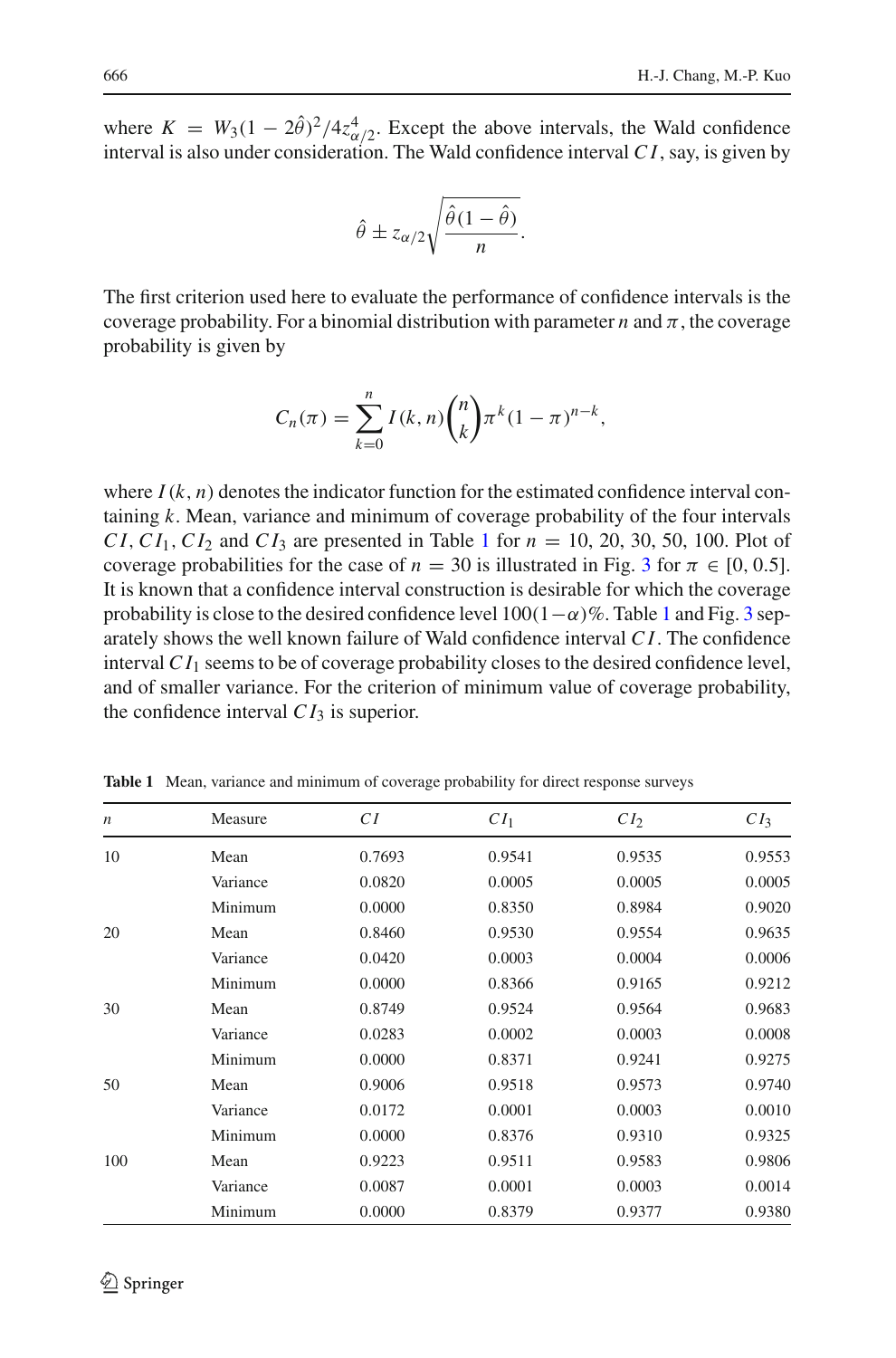

<span id="page-12-0"></span>**Fig. 3** Coverage probability of intervals  $CI$ ,  $CI_1$ ,  $CI_2$  and  $CI_3$  for direct response surveys

Another useful criterion is that a confidence interval should avoid generating meaningless limits such as either below zero or above unity, or both. The results are pro-vided in Table [2.](#page-12-1) Table [2](#page-12-1) clearly shows that the confidence interval  $CI_1$  performs better than  $CI$ ,  $CI_2$  and  $CI_3$  as its limits will always belong to the parameter space [0, 1].

| $\boldsymbol{n}$ | Event                       | CI     | CI <sub>1</sub> | CI <sub>2</sub> | CI <sub>3</sub> |
|------------------|-----------------------------|--------|-----------------|-----------------|-----------------|
| 10               | Both limits outside [0,1]   | 0.0000 | 0.0000          | 0.0000          | 0.0000          |
|                  | Limits below 0 or above 1   | 0.3636 | 0.0000          | 0.3636          | 0.3636          |
|                  | Midpoint below 0 or above 1 | 0.0000 | 0.0000          | 0.0000          | 0.0000          |
| 20               | Both limits outside [0,1]   | 0.0000 | 0.0000          | 0.0000          | 0.0000          |
|                  | Limits below 0 or above 1   | 0.2857 | 0.0000          | 0.2857          | 0.3810          |
|                  | Midpoint below 0 or above 1 | 0.0000 | 0.0000          | 0.0000          | 0.0000          |
| 30               | Both limits outside [0,1]   | 0.0000 | 0.0000          | 0.0000          | 0.0000          |
|                  | Limits below 0 or above 1   | 0.1935 | 0.0000          | 0.1935          | 0.3871          |
|                  | Midpoint below 0 or above 1 | 0.0000 | 0.0000          | 0.0000          | 0.0000          |
| 50               | Both limits outside [0,1]   | 0.0000 | 0.0000          | 0.0000          | 0.0000          |
|                  | Limits below 0 or above 1   | 0.1176 | 0.0000          | 0.1569          | 0.3529          |
|                  | Midpoint below 0 or above 1 | 0.0000 | 0.0000          | 0.0000          | 0.0000          |
| 100              | Both limits outside [0,1]   | 0.0000 | 0.0000          | 0.0000          | 0.0000          |
|                  | Limits below 0 or above 1   | 0.0594 | 0.0000          | 0.0990          | 0.3366          |
|                  | Midpoint below 0 or above 1 | 0.0000 | 0.0000          | 0.0000          | 0.0000          |

<span id="page-12-1"></span>**Table 2** Probability of undesirable feature for direct response surveys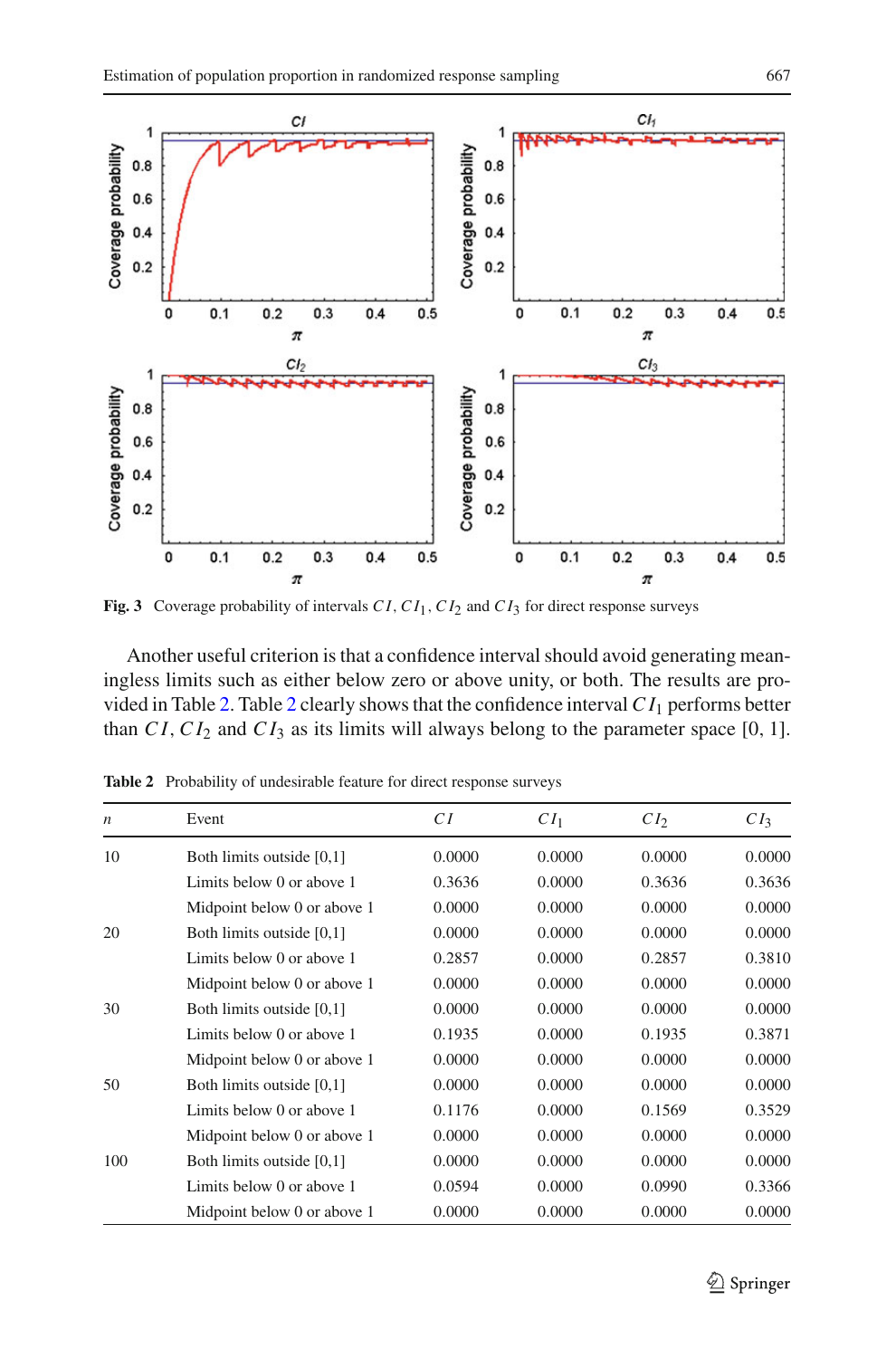<span id="page-13-0"></span>

| $\boldsymbol{p}$ | n   | Measure  | CI     | CI <sub>1</sub> | CI <sub>2</sub> | CI <sub>3</sub> |
|------------------|-----|----------|--------|-----------------|-----------------|-----------------|
| 0.7              | 10  | Mean     | 0.6059 | 0.7818          | 0.9454          | 0.9523          |
|                  |     | Variance | 0.2099 | 0.0809          | 0.0027          | 0.0020          |
|                  |     | Minimum  | 0.0000 | 0.0000          | 0.7759          | 0.8113          |
|                  | 20  | Mean     | 0.5350 | 0.6272          | 0.7344          | 0.8567          |
|                  |     | Variance | 0.2820 | 0.2028          | 0.1031          | 0.0226          |
|                  |     | Minimum  | 0.0000 | 0.0000          | 0.0000          | 0.3618          |
|                  | 30  | Mean     | 0.4764 | 0.5352          | 0.6116          | 0.7578          |
|                  |     | Variance | 0.3478 | 0.2934          | 0.2148          | 0.0770          |
|                  |     | Minimum  | 0.0000 | 0.0000          | 0.0000          | 0.0000          |
|                  | 50  | Mean     | 0.3996 | 0.4312          | 0.4793          | 0.6410          |
|                  |     | Variance | 0.4347 | 0.4039          | 0.3508          | 0.1758          |
|                  |     | Minimum  | 0.0000 | 0.0000          | 0.0000          | 0.0000          |
|                  | 100 | Mean     | 0.3024 | 0.3150          | 0.3395          | 0.4958          |
|                  |     | Variance | 0.5465 | 0.5336          | 0.5054          | 0.3202          |
|                  |     | Minimum  | 0.0000 | 0.0000          | 0.0000          | 0.0000          |
| 0.8              | 10  | Mean     | 0.7026 | 0.9415          | 0.9779          | 0.9790          |
|                  |     | Variance | 0.1088 | 0.0033          | 0.0013          | 0.0013          |
|                  |     | Minimum  | 0.0000 | 0.7488          | 0.9349          | 0.9368          |
|                  | 20  | Mean     | 0.6428 | 0.7881          | 0.9614          | 0.9778          |
|                  |     | Variance | 0.1777 | 0.0668          | 0.0008          | 0.0012          |
|                  |     | Minimum  | 0.0000 | 0.0000          | 0.9069          | 0.9281          |
|                  | 30  | Mean     | 0.5962 | 0.6941          | 0.9231          | 0.9777          |
|                  |     | Variance | 0.2264 | 0.1446          | 0.0028          | 0.0012          |
|                  |     | Minimum  | 0.0000 | 0.0000          | 0.7677          | 0.9326          |
|                  | 50  | Mean     | 0.5240 | 0.5829          | 0.7524          | 0.9783          |
|                  |     | Variance | 0.3025 | 0.2481          | 0.0880          | 0.0012          |
|                  |     | Minimum  | 0.0000 | 0.0000          | 0.0000          | 0.9341          |
|                  | 100 | Mean     | 0.4176 | 0.4442          | 0.5343          | 0.9806          |
|                  |     | Variance | 0.4182 | 0.3915          | 0.2930          | 0.0013          |
|                  |     | Minimum  | 0.0000 | 0.0000          | 0.0000          | 0.9400          |

**Table 3** Mean, variance and minimum of coverage probability for  $p = 0.7$  and 0.8

According to the results of Tables [1,](#page-11-0) [2](#page-12-1) and Fig. [3,](#page-12-0) the confidence interval  $CI_1$  is recommended for direct response surveys when constructing a 95% confidence interval for  $\pi$ .

## 4.2 Randomized response surveys

As the variance of  $\hat{\pi} = (\hat{\theta} - v)/w$  is  $\theta(1 - \theta)/nw^2$ , the Wald confidence interval *C I* for randomized response surveys is given by

$$
\frac{\hat{\theta} - v}{w} \pm z_{\alpha/2} \sqrt{\frac{\hat{\theta}(1 - \hat{\theta})}{nw^2}}.
$$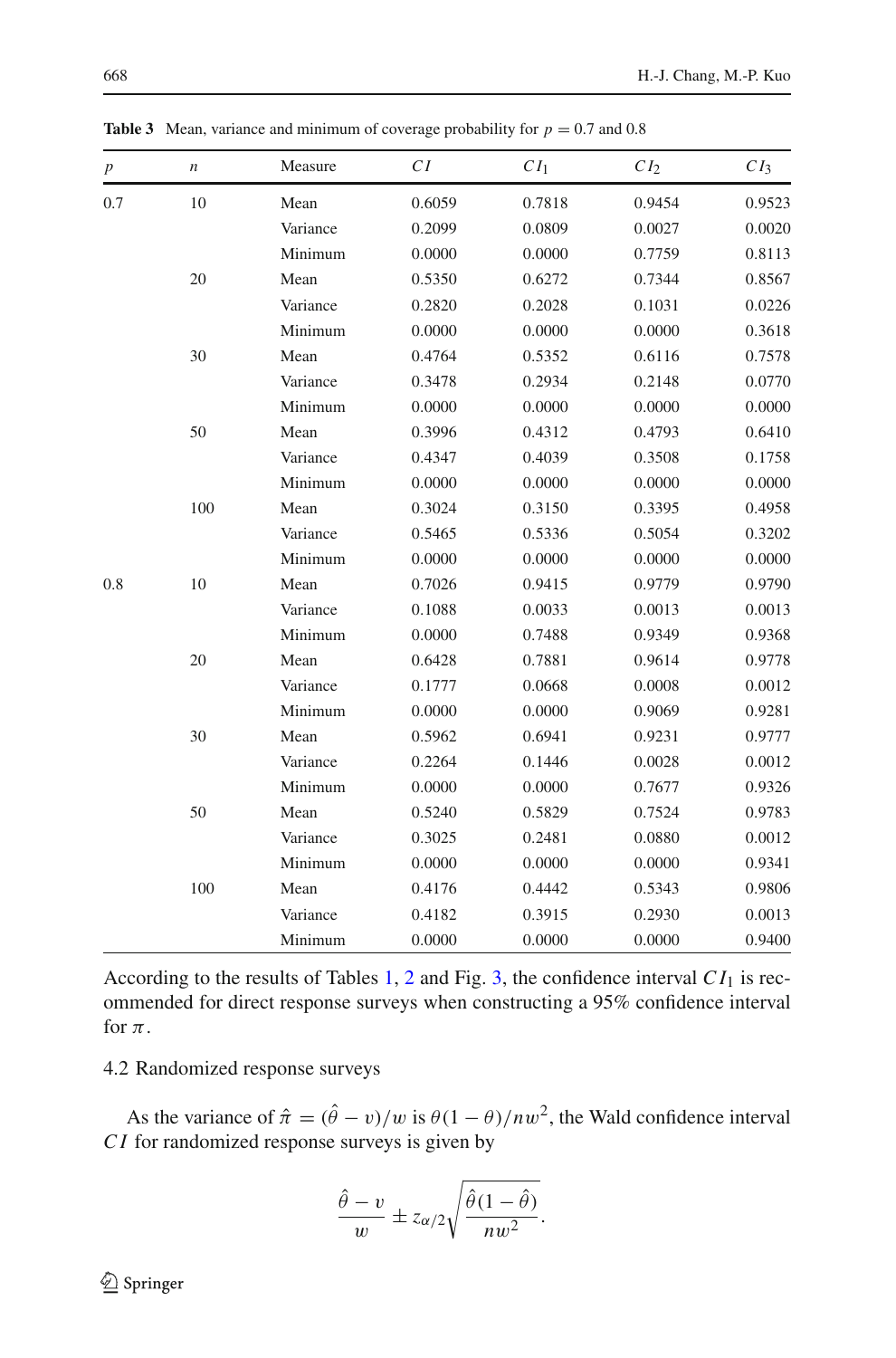

**Fig. 4** Coverage probability of intervals *C1*,  $CI_1$ ,  $CI_2$  and  $CI_3$  for  $p = 0.7$ 

<span id="page-14-0"></span>

<span id="page-14-1"></span>**Fig. 5** Coverage probability of intervals CI, CI<sub>1</sub>, CI<sub>2</sub> and CI<sub>3</sub> for  $p = 0.8$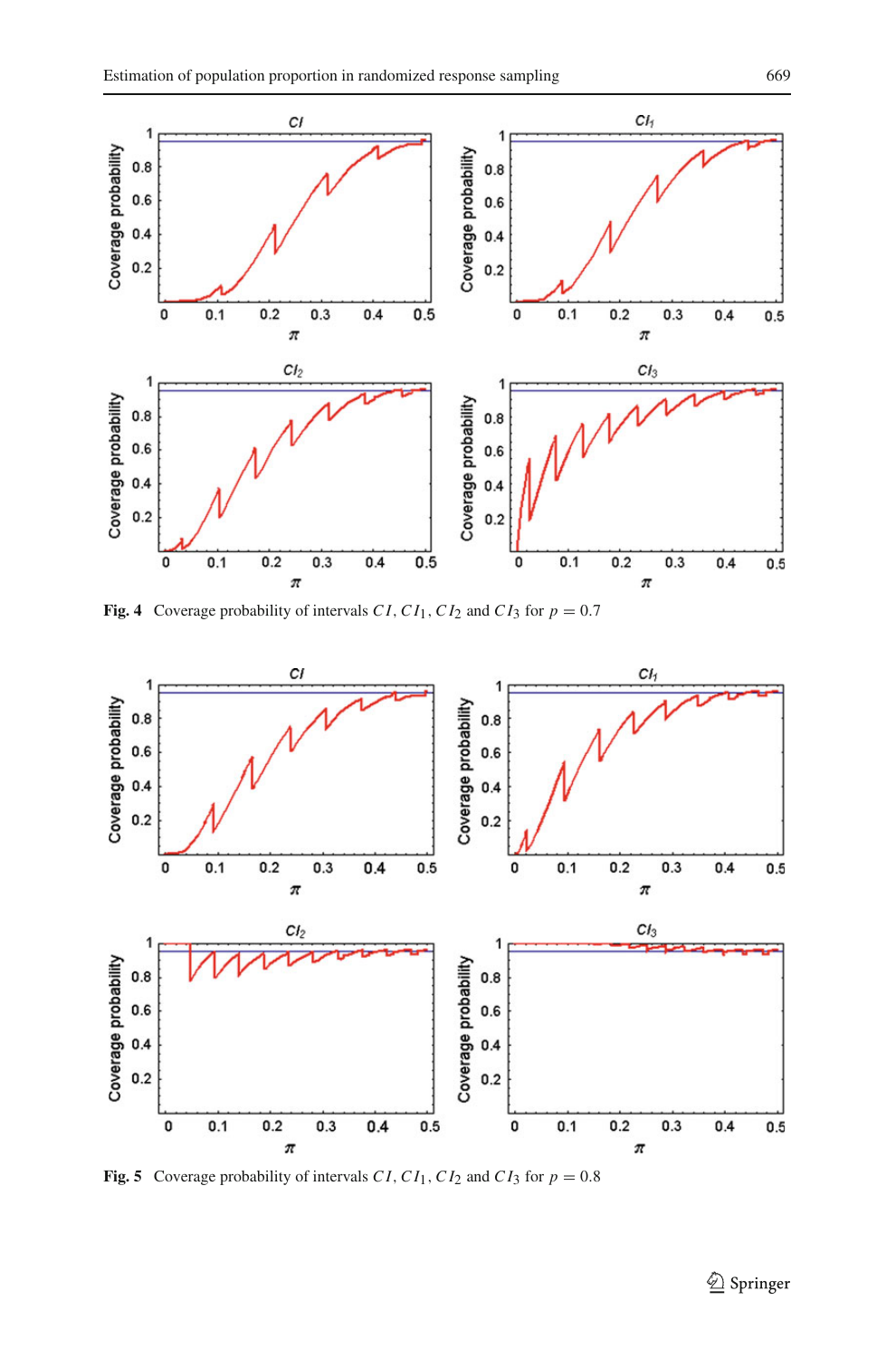[\(17\)](#page-6-4). Mean, variance and minimum of coverage probability of the four intervals  $CI, CI_1, CI_2$  and  $CI_3$  $CI_3$  are presented in Table 3 for  $p = 0.7$  and 0.8. Plot of coverage probabilities for the case of  $n = 30$  is illustrated in Figs. [4](#page-14-0) and [5](#page-14-1) for  $p = 0.7$  and 0.8 respectively. Table [3,](#page-13-0) Figs. [4](#page-14-0) and [5](#page-14-1) indicate that the Wald confidence interval *C I* performs worst. The confidence interval *C I*<sup>3</sup> performs well, followed by the interval *C I*2. If we compare Figs. [3,](#page-12-0) [4](#page-14-0) and [5,](#page-14-1) larger value of *p* will result in better performance in coverage probability. Table [4](#page-15-0) further provides the probability of undesirable feature for the cases of  $p = 0.7$  and 0.8. Table [4](#page-15-0) clearly shows that the probability of undesirable feature for the four confidence intervals decreases as *p* increases. Overall,

The three proposed confidence intervals are respectively given in [\(7\)](#page-3-2), [\(13\)](#page-5-3) and

<span id="page-15-0"></span>**Table 4** Probability of undesirable feature for  $p = 0.7$  and 0.8

| $\boldsymbol{p}$ | $\boldsymbol{n}$ | Event                       | CI     | CI <sub>1</sub> | CI <sub>2</sub> | CI <sub>3</sub> |
|------------------|------------------|-----------------------------|--------|-----------------|-----------------|-----------------|
| 0.7              | 10               | Both limits outside [0,1]   | 0.3636 | 0.1818          | 0.0000          | 0.0000          |
|                  |                  | Limits below 0 or above 1   | 1.0000 | 1.0000          | 1.0000          | 1.0000          |
|                  |                  | Midpoint below 0 or above 1 | 0.7273 | 0.5455          | 0.5455          | 0.5455          |
|                  | 20               | Both limits outside [0,1]   | 0.2857 | 0.1905          | 0.0952          | 0.0000          |
|                  |                  | Limits below 0 or above 1   | 1.0000 | 1.0000          | 0.9524          | 0.9524          |
|                  |                  | Midpoint below 0 or above 1 | 0.6667 | 0.5714          | 0.5714          | 0.5714          |
|                  | 30               | Both limits outside [0,1]   | 0.3226 | 0.3226          | 0.1935          | 0.0645          |
|                  |                  | Limits below 0 or above 1   | 0.9677 | 0.9032          | 0.9032          | 0.9032          |
|                  |                  | Midpoint below 0 or above 1 | 0.6452 | 0.5806          | 0.5161          | 0.5806          |
|                  | 50               | Both limits outside [0,1]   | 0.3922 | 0.3529          | 0.2745          | 0.1176          |
|                  |                  | Limits below 0 or above 1   | 0.8627 | 0.8627          | 0.8235          | 0.8235          |
|                  |                  | Midpoint below 0 or above 1 | 0.6275 | 0.5882          | 0.5490          | 0.5882          |
|                  | 100              | Both limits outside [0,1]   | 0.4356 | 0.4356          | 0.3762          | 0.1386          |
|                  |                  | Limits below 0 or above 1   | 0.7921 | 0.7723          | 0.7525          | 0.7921          |
|                  |                  | Midpoint below 0 or above 1 | 0.6139 | 0.5941          | 0.5743          | 0.5941          |
| 0.8              | 10               | Both limits outside [0,1]   | 0.1818 | 0.0000          | 0.0000          | 0.0000          |
|                  |                  | Limits below 0 or above 1   | 1.0000 | 0.9091          | 0.9091          | 0.9091          |
|                  |                  | Midpoint below 0 or above 1 | 0.3636 | 0.1818          | 0.3636          | 0.3636          |
|                  | 20               | Both limits outside [0,1]   | 0.1905 | 0.0952          | 0.0000          | 0.0000          |
|                  |                  | Limits below 0 or above 1   | 0.8571 | 0.7619          | 0.7619          | 0.7619          |
|                  |                  | Midpoint below 0 or above 1 | 0.3810 | 0.2857          | 0.2857          | 0.3810          |
|                  | 30               | Both limits outside [0,1]   | 0.1935 | 0.1209          | 0.0000          | 0.0000          |
|                  |                  | Limits below 0 or above 1   | 0.7742 | 0.7097          | 0.6452          | 0.7097          |
|                  |                  | Midpoint below 0 or above 1 | 0.3871 | 0.3226          | 0.3226          | 0.3871          |
|                  | 50               | Both limits outside [0,1]   | 0.2353 | 0.1961          | 0.0392          | 0.0000          |
|                  |                  | Limits below 0 or above 1   | 0.6667 | 0.6275          | 0.5882          | 0.6667          |
|                  |                  | Midpoint below 0 or above 1 | 0.3922 | 0.3529          | 0.3137          | 0.3922          |
|                  | 100              | Both limits outside [0,1]   | 0.2772 | 0.2574          | 0.1584          | 0.0000          |
|                  |                  | Limits below 0 or above 1   | 0.5743 | 0.5545          | 0.5347          | 0.6337          |
|                  |                  | Midpoint below 0 or above 1 | 0.3960 | 0.3762          | 0.3366          | 0.3960          |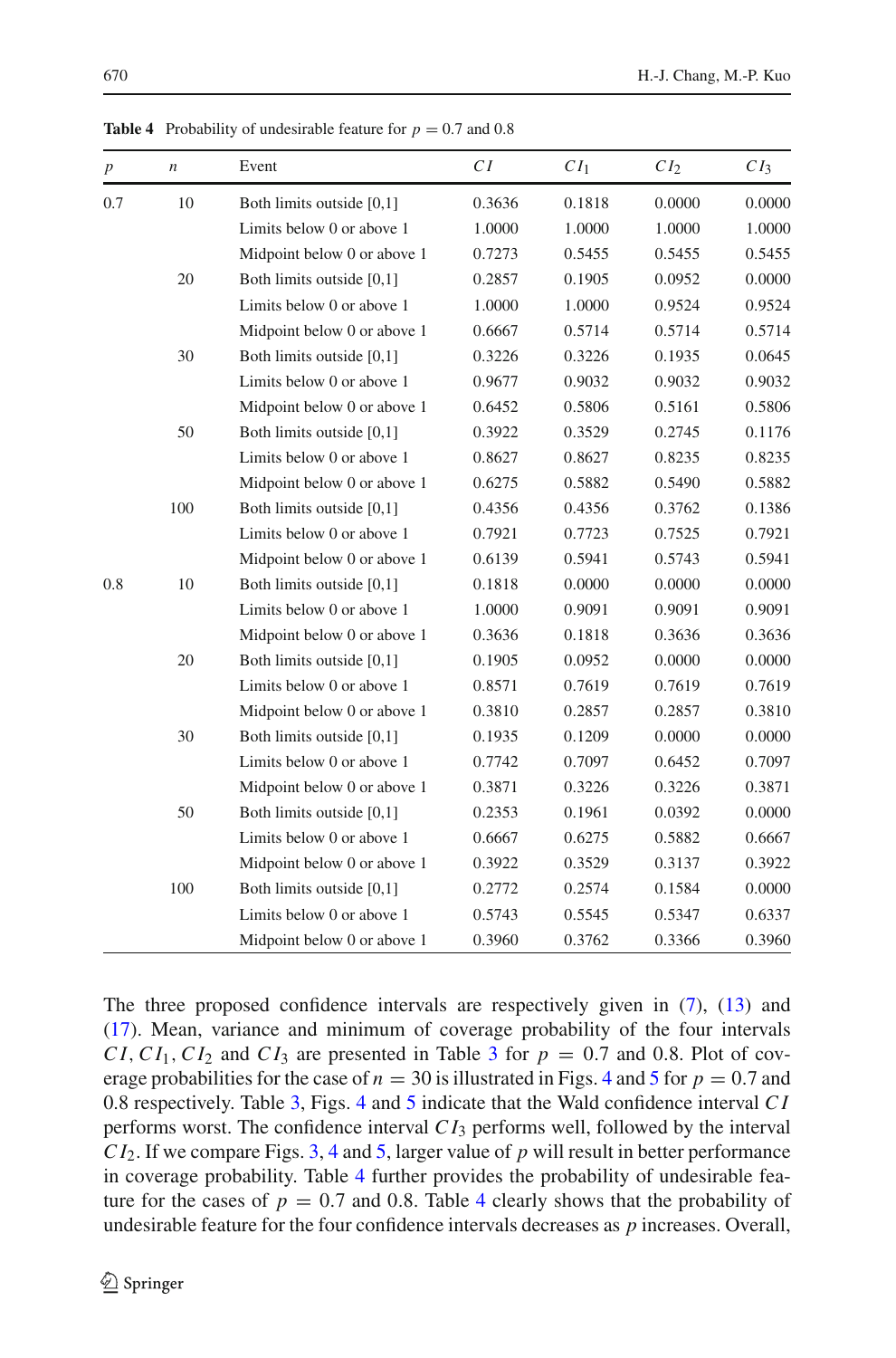the empirical evidences of Tables [3,](#page-13-0) [4,](#page-15-0) Figs. [4](#page-14-0) and [5](#page-14-1) provide supports a choice of the confidence interval *C I*3.

It is noted that the four confidence intervals *C I*,*C I*1,*C I*<sup>2</sup> and *C I*<sup>3</sup> are centered at the point estimators  $\hat{\pi}$ ,  $\hat{\pi}_1$ ,  $\hat{\pi}_2$  and  $\hat{\pi}_3$  respectively. Each point estimator is a relatively simple weighted mean of  $\hat{\pi} = (\hat{\theta} - v)/w$  and  $(1 - 2v)/2w$  with different weight factors 1,  $W_1$ ,  $W_2$  and  $W_3$ . As the sample size *n* increases,  $W_1$ ,  $W_2$  and  $W_3$  approaches unity and the corresponding estimator  $\hat{\pi}_1$ ,  $\hat{\pi}_2$  and  $\hat{\pi}_3$  depends more on the value of  $\hat{\pi} = (\hat{\theta} - v)/w$ . However, the value of  $\hat{\pi} = (\hat{\theta} - v)/w$  is negative as  $\hat{\theta} < v$ , while greater than unity as  $\hat{\theta} > w + v$ . So, increasing sample size *n* might increase the possibility of meaningless limits, and thus decrease the coverage probabilities. Truncation does not help much, it merely improves the coverage probabilities for  $\pi$  close to zero or unity. To solve out this problem, one may employ some other admissible estimators such as the nonlinear estimator proposed by [Raghavarao](#page-17-7) [\(1978\)](#page-17-7). These are left for future studies.

**Acknowledgments** The authors are thankful to the editor and the learned referees to bring the original manuscript in the present form.

### **References**

- <span id="page-16-9"></span>Agresti A, Coull BA (1998) Approximate is better than "exact" for interval estimation of binomial proportions. Am Stat 52:119–126
- <span id="page-16-1"></span>Arnab R, Dorffner G (2007) Randomized response techniques for complex survey designs. Stat Pap 48:131– 141
- <span id="page-16-10"></span>Böhning D (1998) Confidence interval estimation of a rate and the choice of sample size. Stat Med 7:865– 875
- <span id="page-16-5"></span>Bouza CN (2009) Ranked set sampling and randomized response procedures for estimating the mean of a sensitive quantitative character. Metrika 70:267–277
- <span id="page-16-16"></span>Casella G, Berger RL (1990) Statistical inference. Wadsworth and Brooks/Cole, CA
- <span id="page-16-0"></span>Chaudhuri A, Mukerjee R (1988) Randomized response: theory and techniques. Marcel Dekker, New York
- <span id="page-16-3"></span>Chaudhuri A, Pal S (2008) Estimating sensitive proportions from Warner's randomized responses in alternative ways restricting to only distinct units sampled. Metrika 68:147–156
- <span id="page-16-12"></span>Chen H (1990) The accuracy of approximate intervals for the binomial parameter. J Am Stat Assoc 85:514– 518
- <span id="page-16-8"></span>Clopper CJ, Pearson ES (1934) The use of confidence or fiducial limits illustrated in the case of the binomial. Biometrika 26:404–413
- <span id="page-16-15"></span>Devore JL (1977) A note on the RR techniques. Commun Stat Theory Methods 6:1525–1529
- <span id="page-16-6"></span>Diana G, Perri PF (2009) Estimating a sensitive proportion through randomized response procedures based on auxiliary information. Stat Pap 50:661–672
- <span id="page-16-14"></span>Greenberg BG, Abul-Ela Abdel-Latif A, Simmons WR, Horvitz DG (1969) The unrelated question RR model: theoretical framework. J Am Stat Assoc 64:520–539
- <span id="page-16-17"></span>Hedayat AS, Sinha BK (1991) Design and inference in finite population sampling. Wiley, New York
- <span id="page-16-13"></span>Horvitz DG, Shah BV, Simmons WR (1967) The unrelated question RR model. Proc ASA Soc Stat Sec 65–72
- <span id="page-16-4"></span>Huang KC (2008) Estimation for sensitive characteristics using optional randomized response technique. Qual Quant 42:679–686
- <span id="page-16-7"></span>Huang KC (2010) Unbiased estimators of mean, variance and sensitivity level for quantitative characteristics in finite population sampling. Metrika 71:341–352
- Kim JM, Elam ME (2007) A stratified unrelated question randomized response model. Stat Pap 48:215–233
- <span id="page-16-11"></span><span id="page-16-2"></span>Newcombe R (1998) Two-sided confidence intervals for the single proportion: Comparison of seven methods. Stat Med 17:857–872